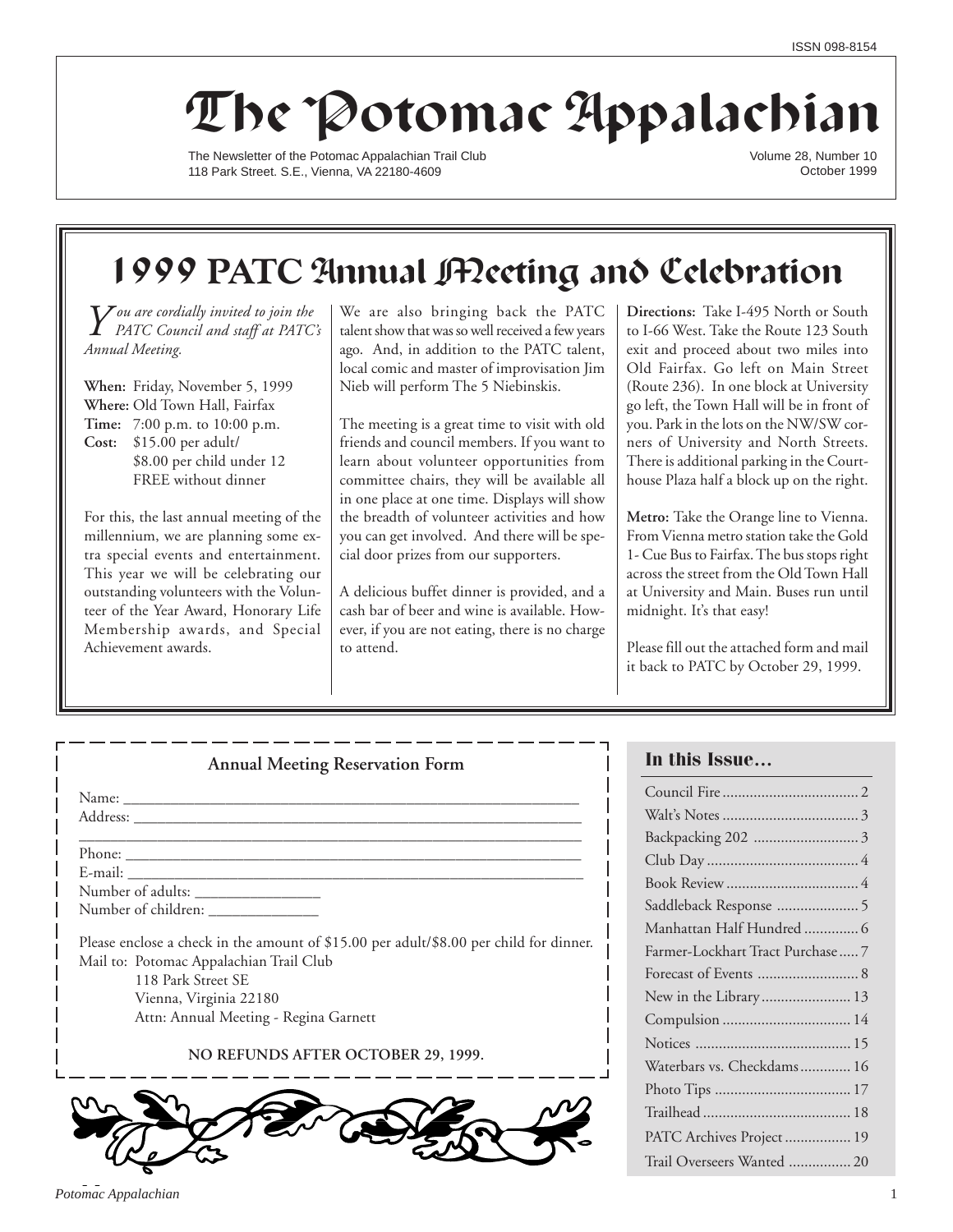## **Council Members, Chairs and** *PA* **Staff**

## **Officers**

**President:** Walt Smith, 703/242-0693, Ext. 40, wsmith@visuallink.com **VP Operations:** Tom Johnson **VP Volunteerism:** Mickey McDermott **Supervisor of Trails:** Peter Gatje Email: PJGatje@aol.com **Supervisor of Corridor Management:** Tom Lupp **General Secretary:** Warren Sharp **General Counsel:** Eric Olson

**Membership Secretary:** Terry Cummings **Treasurer:** Dick Newcomer **Recording Secretary:** Gerhard Salinger

**Sections/ Chapters Mountaineering Section:** Ozana Halik **SMRG**: Bud Hyland **Ski Touring Section:** Katherine Stentzel **North Chapter:** Steve Koeppen **N. Shenandoah Valley Chapter:** Martha Clark **S. Shenandoah Valley Chapter:** Lynn Cameron **Charlottesville Chapter:** John Shannon **West Virginia Chapter:** Jane Thompson

**Standing Committee Chairs (Council Members) Blackburn Trail Center:** Chris Brunton **Cabins:** Mel Merritt **Cabin Construction:** Charlie Graf **Conservation:** Mary Margaret Sloan **Corporate Donations:** Jack Reeder **Endowment:** Dick Newcomer **Finance:** John Richards **Hikes:** Tom Johnson **Internet Services:** Andy Hiltz **Land Management:** Vacant **Land Acquisition:** Phil Paschall & Eric Olson **Legal:** Eric Olson **Maps:** Dave Pierce **Maryland Appalachian Trail Management Committee:** Charlie Graf **Public Affairs:** Terry Cummings **Publications:** Aaron Watkins **Shelters:** Charlie Graf, 410/757-6053 **Trail Patrol:** Mickey McDermott **Tuscarora Trail Land Management:** Lloyd MacAskill

**Special Committees/Ongoing Activities Archives & Library:** Paula Strain **Cabin Reservations:** Darlene Wall **Deputy Supervisor of Trails:** Rick Rhoades **Firestone Tract Management:** Shirley Strong **Information/Sales Desks:** Marguerite Schneeberger **Medical:** Dennis DeSilvey **Vining Tract Management:** Howard Johnson

**Potomac Appalachian Chief Editor:** Bianca Menendez jns-bianca@home.com **Features Editor:** Joanne Erickson **Forecast Editor:** Joe O'Neill JJONeill@visi.net **Pre-press:** Nancy Merritt, MeritMktg@aol.com

## **Council Fire**

The Council held its regular meeting on<br>August 10, 1999 at the Club headquarters. The meeting was attended by 23 Council members, 3 staff, and 3 Club members. The PATC membership stands at 6,852, with 101 new members registering in the month of July.

## **The Future at PATC**

General Secretary Warren Sharp presented an overview of concepts for renovating the Headquarters building to make it more useful for Club activities and staff. The presentation was developed in discussion with Club member Bruce Berberick, a registered architect. Major changes in the plan included moving corridors to allow more rooms, reducing the kitchen in size, and adding an external stairway connected to the second floor. The ideas will be costed out and presented to the Council in the budget process.

Tom Johnson formed an ad hoc committee to determine the training needs of the Club. Training is done on an "as needed" basis. This committee is to determine what is done and what should be done, not only in technical training, but also in leadership and volunteer management skills. Tom also reported that PATC and ATC will provide some joint training using PATC's Blackburn Trail Center as well as ATC's Boiling Springs location. Club members Lauren Land and John Mihall, who are training professionals, are developing the effort.

The Futures Group is brainstorming five year goals for various clusters of Club activities to serve as a basis for discussion at upcoming planning meetings. The clusters chosen are Hiking Trails, Educational Outreach, Volunteer Management, Information Management, Facilities Management, Financial Management, Lands Management, Conservation, and Fulfilling Responsibilities to Our Partner Organizations. Group members are supplying details for the discussion.

## **Leave No Trace**

PATC has been actively promoting Leave No Trace principles through Trail Patrol and other Club activities. "Leave No Trace" is the property of Leave No Trace, Inc. The Council voted to partner with Leave No Trace, Inc. in promoting the principles of the organization.

## **Trail Lands Fund**

The Council voted allocation of Trail Lands Funds to negotiate a treadway for the Tuscarora Trail in the town of Mauertown, VA between US 11 and I-81. Money was also voted to conduct an appraisal of a property adjacent to Blackburn Trail Center.

## **Personnel Changes**

Ed McKnew is resigning as chair of the Lands Management Committee due to a change of work assignment.

## **CD-ROM**

David Pierce demonstrated a pre-publication copy of the commercially developed CD-ROM of the AT. PATC is contributing its maps and trail guides in return for royalties. The four CD set will be available for around \$30 per CD. ❑

> *—Gerhard Salinger, Recording Secretary*

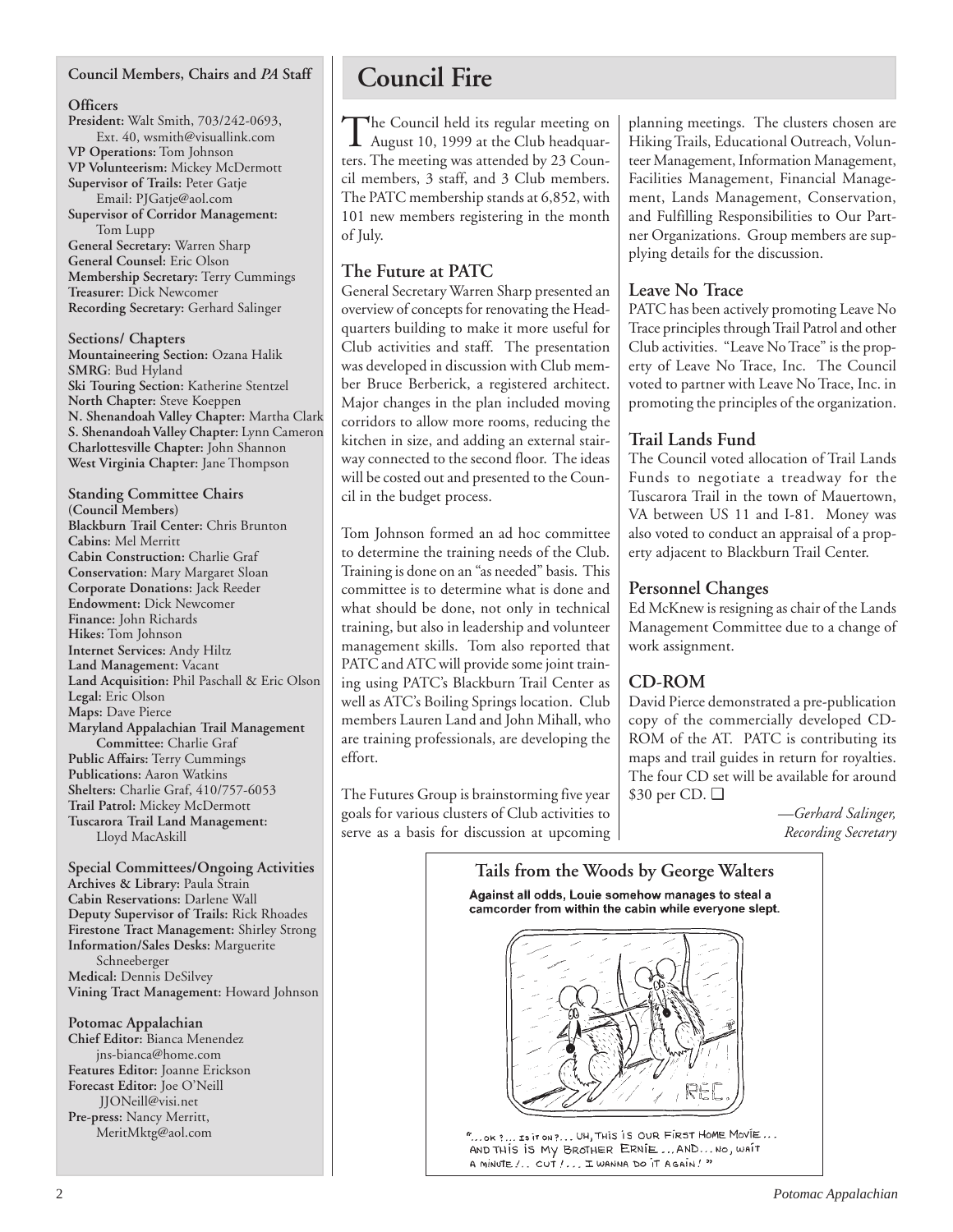## **Walt's Notes**

Thank You George, Andy, Ed, And Matt!! There are thirty-seven Council positions listed on page two of this newsletter, all filled by volunteers. Without them, trails, cabins, shelters, hikes, skiing and climbing trips, rescue operations, the internet site, maps, publications, newsletters, trail protection, administrative and financial services, social events, and much more, simply would not happen. And so it is not lightly that I recognize the services of Council members who are departing their positions.

George Still has resigned from his post as Vice-President for Operations after three and one-half years, he being responsible for many things, from maintenance to family events. Andy Hiltz will soon be leaving his position as the creator, more than five years ago, and webmaster of our widely acclaimed internet site. Ed McKnew has resigned from his po-

## **Backpacking 202**

Intermediate/Advanced Backpacking is for the week-<br>
end backpacker who wants to expand his or her end backpacker who wants to expand his or her understanding of backpacking and the special skills needed to plan and lead trips under challenging conditions, such as winter trips, trips to remote locations, and planning for a large group.

The course will provide opportunity for students to plan and execute a trip with facilitation and instruction by experienced instructors. Two pre-trip sessions will cover equipment selection and use, route planning, food planning, information and techniques to enhance safety and comfort, managing the unexpected, and leave-no-trace principles to protect our fragile backcountry environment. Class members will plan and direct most of the outing preparations. Instruction in trip leadership and backpacking skills application and development will occur in the field.

Course fees are \$45.00 for PATC members, \$60.00 for non-members. The fees are payable at registration.

The classroom instruction will be given at the PATC Headquarters located at 118 Park St., SE, Vienna, VA. Please note: space is reserved on a first-come/first served basis. Your space will be held upon receipt of your check.

For more information, contact: Joe Gareri, 202/756- 7905, Larry Marcoux, 703/968-4771. ❑

sition as Chair of the Land Management Committee, a position that he organized and was created more than two and one half years ago in order to manage 3,600 acres of land, property either held in easement or owned by the Club. Matt Ogorzalek has decided that it is time for him to step down, after almost five years as Chair of the Cabins Committee. All four persons have filled other volunteer positions in the Club in the past, and they continue to serve in other volunteer positions such as overseers. I know that the membership joins me in thanking them for their excellent past and continuing service to PATC!

## **New Council Responsibilities**

Dick Newcomer was elected Chair of the Endowment Committee in August, filling an officer position left vacant since Bill Ladd's term ended in June. Dick continues to serve as Club Treasurer. Mel Merritt is the new Chair of the Cabins Committee, coming to the position with experience gained from cabin construction and maintenance at the Vining Tract, as well as with his own construction company. The new Vice-President for Operations is Tom Johnson, moving up from the VP position for Volunteerism. Mickey McDermott, the current leader of the Trail Patrol, has been approved by the Executive Committee to become the new VP for Volunteerism. In accordance with provisions of the Constitution, the two new vicepresidents will serve out the balance of the term of their predecessors through the year 2000. Thanks to all for volunteering to help lead the Club during the ensuing months.

The Land Management and Internet Services committee chair positions are being advertised in the Notices section of this newsletter.

*See Walt's Notes, page 16*

*A course for Intermediate/Advanced Backpackers Learn how to enjoy hiking in the backcountry under challenging conditions Classroom instruction: Thursdays, October 7 and 21, 1999 7-9:45 pm PATC Headquarters 118 Park Street, SE*

*Vienna, Virginia*

| Weekend Outing Options: November 5-7, 12-14 or 19-21, 1999 |  |  |  |
|------------------------------------------------------------|--|--|--|

| <b>Registration Form</b><br>Fall 1999 Backpacking 202                                                                                           |
|-------------------------------------------------------------------------------------------------------------------------------------------------|
|                                                                                                                                                 |
| Do you have hiking experience? No_______ Limited______ Extensive_______<br>Do you have backpacking experience? No____ Limited____ Extensive____ |
| Fee: \$45 for PATC Members, \$60 for non-members<br>Please make check payable to PATC Trail Patrol<br>Mail your registration form and check to: |
| Mickey McDermott<br><b>PATC Trail Patrol</b><br>118 Park Street, SE<br>Vienna. VA 22180                                                         |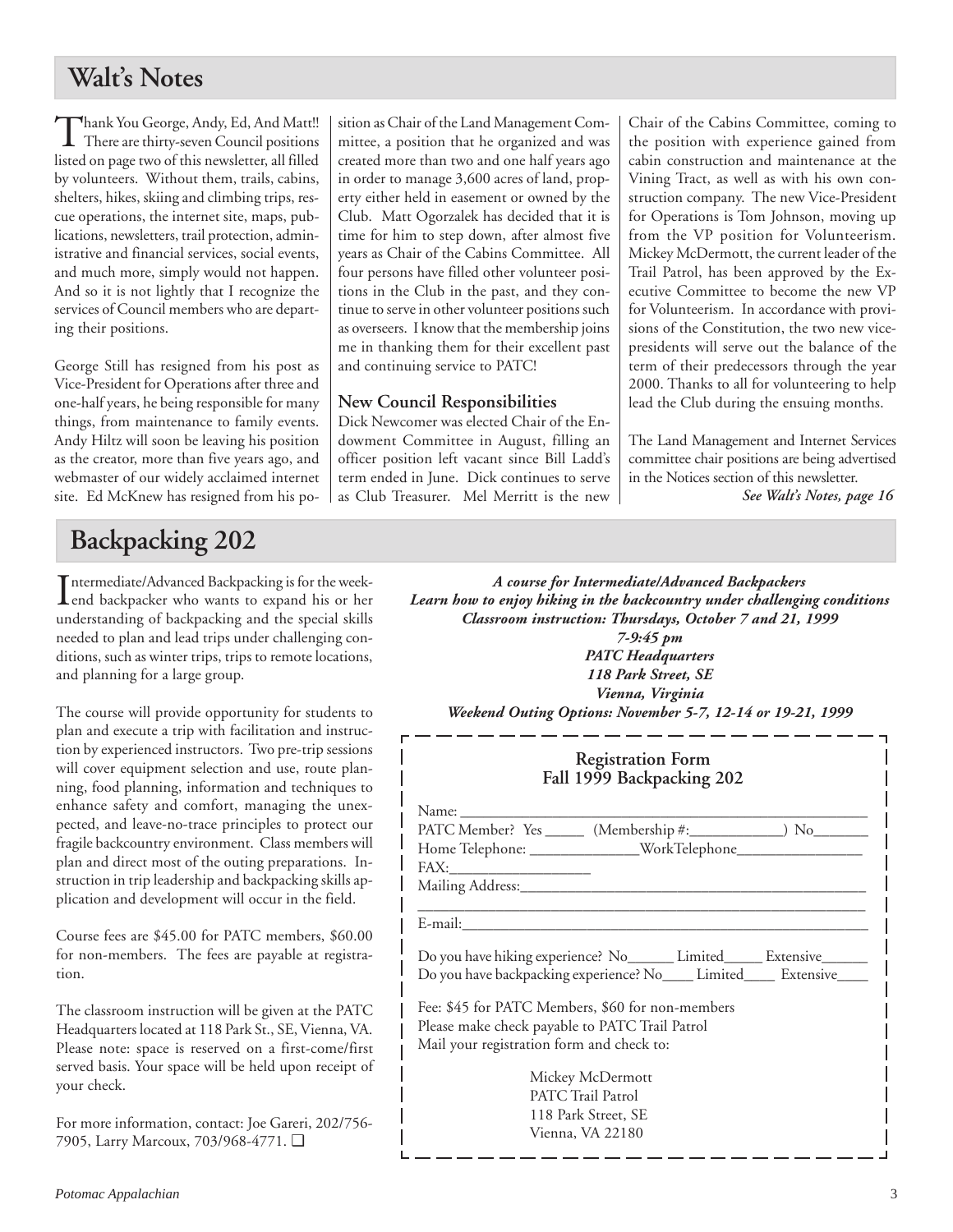# club day

# Don't Miss **Club Day at EMS!**

As a member of an outdoor organization, we know you love the outdoors as much as we do-and Club Day is our way to thank you for your contribution to the outdoor community. Stop by on Thursday, October 28 and gear up for another great season of fun in the outdoors.

## 20% Off Everything **Thursday, October 28**

Just bring proof of membership in an outdoor organization or this ad, and we'll take 20% off your entire purchase at EMS that day. It's just our way of saying-Thanks



Toll-free Customer Service (888) INFO EMS (463-6367) www.emsonline.com

## **Book Review:**

*The Height of Our Mountains: Nature Writing from Virginia's Blue Ridge and Shenandoah Valley,* edited by Michael P. Branch and Daniel S. Phillipon. Foreword by John Elder. Johns Hopkins University Press, 1998. 421p. illus., bibl. index. \$39.95; \$18.95 paper.

Here, in single paragraphs or several pages, is how seventy explorers, scientists, novelists, essayists, journalists, statesmen, and a few ordinary folk have thought about the Blue Ridge from Harpers Ferry south to the New River. Captain John Smith's comments on Virginia of 1611 begins the book; to end it, a writer in a 1996 Appalachia remembers a boyhood climb up to the AT over a boulder stream a-buzz with one or more rattlesnakes.

A wide range of topics are covered: a future king of France has a poor opinion of Harpers Ferry; a nineteenth century tourist describes "cosseted women, climbing the Sharp Top Peak of Otter;" James Madison tells his farmer neighbors they are destroying too much woodland; Darwin and Eileen Lambert seek a never-timbered wilderness at the headwaters of the Staunton River; a fly-fisherman dreams of fishing Moorman's River in April.

There's something for every taste here, and, if the selection offered is too short to satisfy, the editors tell you the book they found it from so you can read more. Or, if these pages whet your appetite for more, go to the Bibliographic Essay at the end where the editors refer the reader to several hundred more books.

But postpone reading the introduction until you've read more than one page of text; better yet, skip it entirely. It is an academician's attempt to explain the charm of reading about a region and landscape we know. The rest of the book, even "Notes" at the very back, are pleasant reading. ❑

*—Paula M. Strain, Archivist*

 $\bigcap$  hop at the following EMS Stores, and bring your PATC **O** membership card to receive 20% off on Club Day:

EMS Annapolis: 2554 Solomon Island Rd., Annapolis, MD 21401

EMS Towson: Towson Town Center, Suite 190, 825 Dulaney Valley Rd., Towson, MD 21304

EMS Fair Lakes: Fair Lakes Center, 12997 Fair Lakes Center, Fairfax, VA 22033

EMS Gaithersburg: Lakeforest Mall, 701 Russell Ave., Gaithersburg, MD 20877

EMS Tysons: Tysons Corner Center, 7954 Tysons Corner Center, McLean, VA 22102

## Patrons

Capital Hiking Club Center Hiking Club Potomac Backpackers Association Sierra Club, MWROP Wanderbirds Hiking Club

## Corporate Supporters

Blue Ridge Mountain Sports Campmor Casual Adventures Duron Hewlett-Packard Hudson Trail Outfitters

Outdoor Adventure REI The Outfitter at Harpers Ferry The Trail House Wilderness Voyagers



## **CAMP COUNSELLORS NEEDED—APPLY WITHIN**

If you are interested in working with at-risk women and children, PATC needs you. The Club is hosting a weekend event at Blackburn Trail Center on October 30 and 31. PATC members are needed to help with the events (hikes, campfire, discussions about ecology, etc.). For details, call Tom Johnson (410/647-8554, johnts@erols. com) or Eve Taglang (301/662-6811, etaglang@sfa.com, or Gtaglang@aol .com).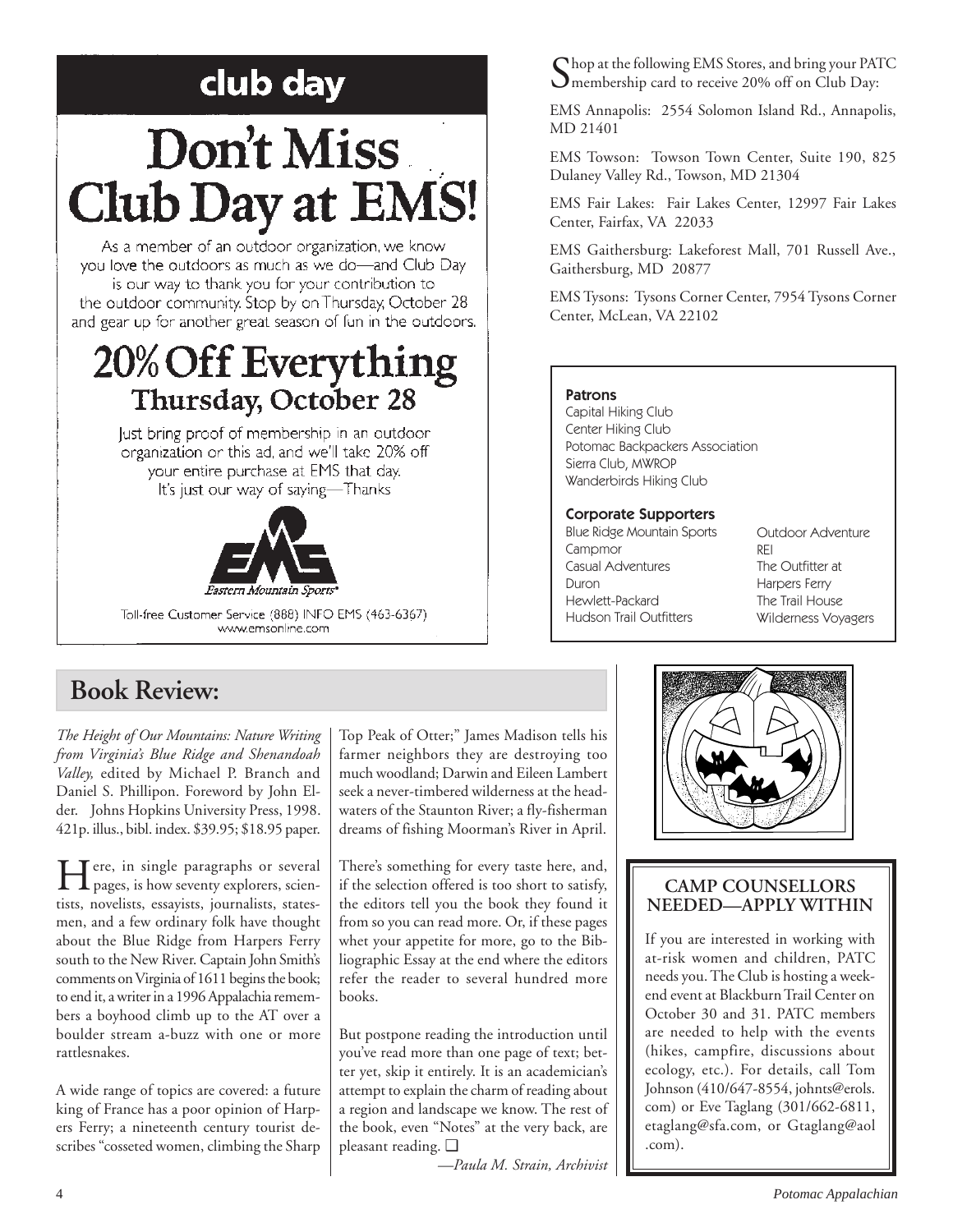## **PATC's Response to the Saddleback Mountain Environmental Assessment**

*The following letter from PATC President Walt Smith represents PATC's position, as voted on by PATC Council in August 1999, on the Saddleback Mountain Environmental Assessment. Mary Margaret Sloan, Chair of the Conservation Committee, coordinated this letter. The letter was copied to the congressional delegations in Maine, Maryland, and Virginia and the Appalachian Trail Conference. For more information about this issue, see the August* PA *("The Trail Needs Your Help!" page 6) or ATC's website: www.atconf.org*

August 30, 1999

Pamela Underhill, Park Manager NPS Appalachian Trail Park Office Harpers Ferry Center Harpers Ferry, WV 25425

Re: Saddleback Mountain Environmental Assessment

Dear Ms. Underhill:

The Potomac Appalachian Trail Club strongly supports Alternative One identified in the National Park Service's *Environmental Assessment for the Protection of the Appalachian National Scenic Trail Across Saddleback Mountain, Franklin County, Maine.* As the preeminent long-distance trail in the United States, if not the world, the Appalachian National Scenic Trail deserves the best protection the National Park Service can provide.

We recognize that Alternative 2 protects the foreground viewshed of the trail, but we believe that the entire viewshed should be protected for its scenic and natural qualities and to preserve the hiking experience. Alternative One will allow the ski area to expand significantly and not affect the Appalachian Trail (AT) as a wilderness corridor.

PATC's interest in Saddleback Mountain stems from long involvement with the AT in the Mid-Atlantic region and also from our club's work on the AT in Maine, which began in 1933. In the early 1930s, PATC members scouted and blazed the northernmost section of the AT in Maine. We share Myron Avery, a club founder and our first president, with the Maine Appalachian Trail Club, where he performed similar roles.

PATC was founded in Washington, DC by six members in 1927, and has grown to over 6,850 members today. During the past sixty years, strong partnerships have developed with several national, state and local parks and forests. In 1998, our volunteers contributed more than 35,000 work hours in maintaining 240 miles of the Appalachian Trail and 730 miles of other hiking trails in Virginia, Maryland, West Virginia, Pennsylvania and Washington, DC.

Thank you for the opportunity to comment on this very important protection and conservation project.

Sincerely yours,

Walter M. Smith President

## **Obituary**

Helen R. Wiese (member 1958-1999)

Helen Wiese, PATC Treasurer from 1963- 1966, died August 28. With Harold Wiese (member 1958-1990), she served on the Land Acquisition Committee during the 1980s. The two maintained the Keyes' Gap to Deer Lick section of the AT from 1963 to 1990, receiving the Twenty-Year Trail Maintainer award of the Appalachian Trail Conference in 1985. In addition, they

maintained the Jewell Glass House from 1972-1986 and were active in PATC's sub-groups, the Bushwhackers and the Allemand-Lefters. They also led at least two multi-week excursions for PATC: to the English Lake district and Norway's Trollheimen in 1968 and hut-to-hut hikes in the Swiss and Austrian Alps and in Norway's Rondane in 1970.

*—Paula Strain*

## **Overseer Alert**

**Check your trails for hurricanecaused blowdowns.**

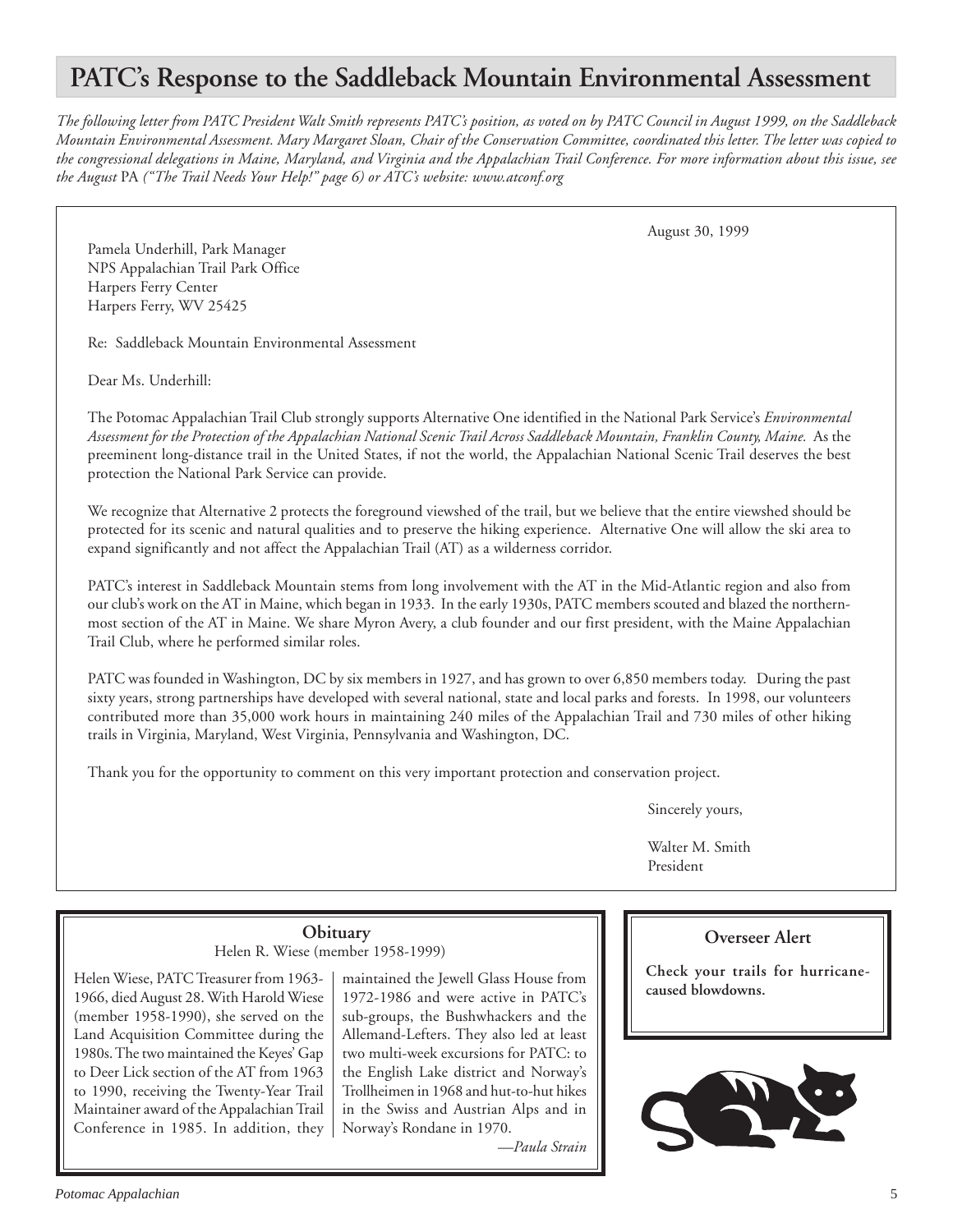## **One Man's Manhattan Half Hundred**

While I prefer hiking in the Blue Ridge,<br>I often find myself in New York City on the weekends and must make the best of what is available. New York is a wonderful city to walk in, with its diverse neighborhoods and its 24-hour-a-day, seven-days-a-week activity. But a walk is not a hike, and sometimes all I want to do is hike for hours, lost in solitude and deep in nature. Surprisingly, I found that I could approximate this experience without leaving Manhattan by following trails that hug well over half of the island's coastline.

Over the years I have hiked and biked the entire 32-mile route, but only in sections. I have never been quite sure that I could complete the PATC Dogwood Half Hundred, so I decided to test myself on this course, which is the same length but with good footing and no elevation changes.

I start out one cool, overcast Sunday morning in early June at the Chelsea Piers sports complex on the Hudson River at 23rd Street. At the Piers, there is a court, rink, or facility for just about any sport you choose, but my hike requires no special equipment: just comfortable clothing and a worked-in pair of running shoes. I do not need a backpack for food or water because I will never be more than a block or two away from a deli, bodega, or hotdog stand. And, for that matter, a subway or bus line will always be nearby in case I decide to bail out.

With these simple preparations I head south along the Hudson. The city is converting the abandoned piers and unused space from 59th Street to Battery Park at the far south end of the island into a long, thin park. The bike and walking trail is pretty much complete, making this stretch pure fun: I am fresh, the Hudson is slapping against the seawall, and the views stretch to the Statue of Liberty in the harbor.

## **Seeing The Sights**

The trail continues around the southern tip of Manhattan past the tourists lined up to pay for sightseeing boats and on to the Staten Island Ferry, where you can see the same sites for free, if not as close up. Now heading north, I reach the South Street Seaport where (another nice feature of urban hiking) you can find restrooms and a water fountain. Now comes one of the urban equivalents of a breathtaking mountain view: the sight of the Brooklyn Bridge arching gracefully over the East River to Brooklyn.

Soon I pass under the Williamsburg Bridge and can see for miles up the east side of the island. A beautiful sight but also the occasion to ask myself for the first time, "Do I really want to do this?" I have been walking for two hours at a steady, close to 4 mph pace without a break. I know that I will have to keep at this speed if I hope to finish before dark. I keep on.

> *Hiking the coast of Manhattan provides several interesting views, and, yes, even wooded trails.*

At 34th Street, the trail finally comes to an end, and I have to hit First Avenue. Crosstown traffic is light on the edge of the city, so I rarely have to break stride as I quickly cover the mile up to the entrance to the East River Promenade at 59th Street. This trail starts out as noisy and narrow, squeezed between the river and FDR Drive, and then moves to the top of the highway. This part is relatively quiet and spacious, populated by the well-heeled residents of the Upper East Side. Gradually, though, the expensive baby prams disappear and the fishing poles come out as I move into Harlem.

At 125th Street the trail ends, and I have to face a choice. To keep next to the river means zigzagging on streets through a rough, decaying industrial area. I opt instead to cross over on 125th Street, Harlem's Main Street, for several blocks and then head north on the broad Lenox Avenue. The streets are full of dressed-up churchgoers, and the smell of Southern cooking, particularly that of the fried chicken coming from Sylvia's, makes me nostalgic for my home state of Georgia.

This is about the halfway point, but I continue without a rest, worrying that if I stop now, good sense might prevail and I will take the subway home. I resolve to take my lunch break at the far northern tip of the island, where I might be able to fool myself into thinking that the walk south is downhill and I can just coast home.

I continue on streets through Harlem and into the Dominican neighborhoods of Washington Heights. In both these areas I see much new construction and other signs of prosperity. Crime rates are now at a near all-time low. So walking in these areas is no longer much of a risk and, besides, who is going to catch up to me at 4 mph?

## **Exploring Parks**

In Inwood, the most northerly neighborhood, I buy a couple of tacos and two big bottles of soda and head for a park bench. Inwood Park is little known except to area residents, but it is one of the most pleasing parks in the city. The forest here was never cut, and old-growth trees tower over the paths and playing fields. The Spuyten Duyvil waterway threads a narrow passage here between the Hudson and the Harlem Rivers.

I finish my lunch in 20 minutes and start off again. The path that begins here will take me from 220th Street all the way down, with a couple of minor detours, to 72nd, a good seven miles next to the Hudson. At the start there is another of one of my favorite views: emerging from the giant trees is the bridge across the Spuyten Duyvil, a baby-blue lacework arch, framing the Hudson River with the New Jersey Palisades cliffs on the distant shore.

A couple of blocks separate this park from another little-known gem of a park, the Fort Tryon Park. It also has lovely wooded trail, but its crown jewel is the Cloisters, an authentic recreation of a medieval cloister, filled with the best art that Rockefeller money could buy. No time to look, though. I walk down Fort Washington Avenue, past my old apartment, and I am soon on the path that begins at the George Washington Bridge. Yet another wonderful bridge view: the GW is as brawny and muscular, especially from down under it, as the Brooklyn Bridge is elegant and refined.

The next few miles are marked by one long Hispanic block party, the air thick with the smells of barbecue and throbbing with Latin music. The state has built a huge park, complete with Olympic-size indoor swimming pools, on top of a new water treatment plant by the river, and neighborhood children are streaming in and out.

*See Manhaatan, page 7*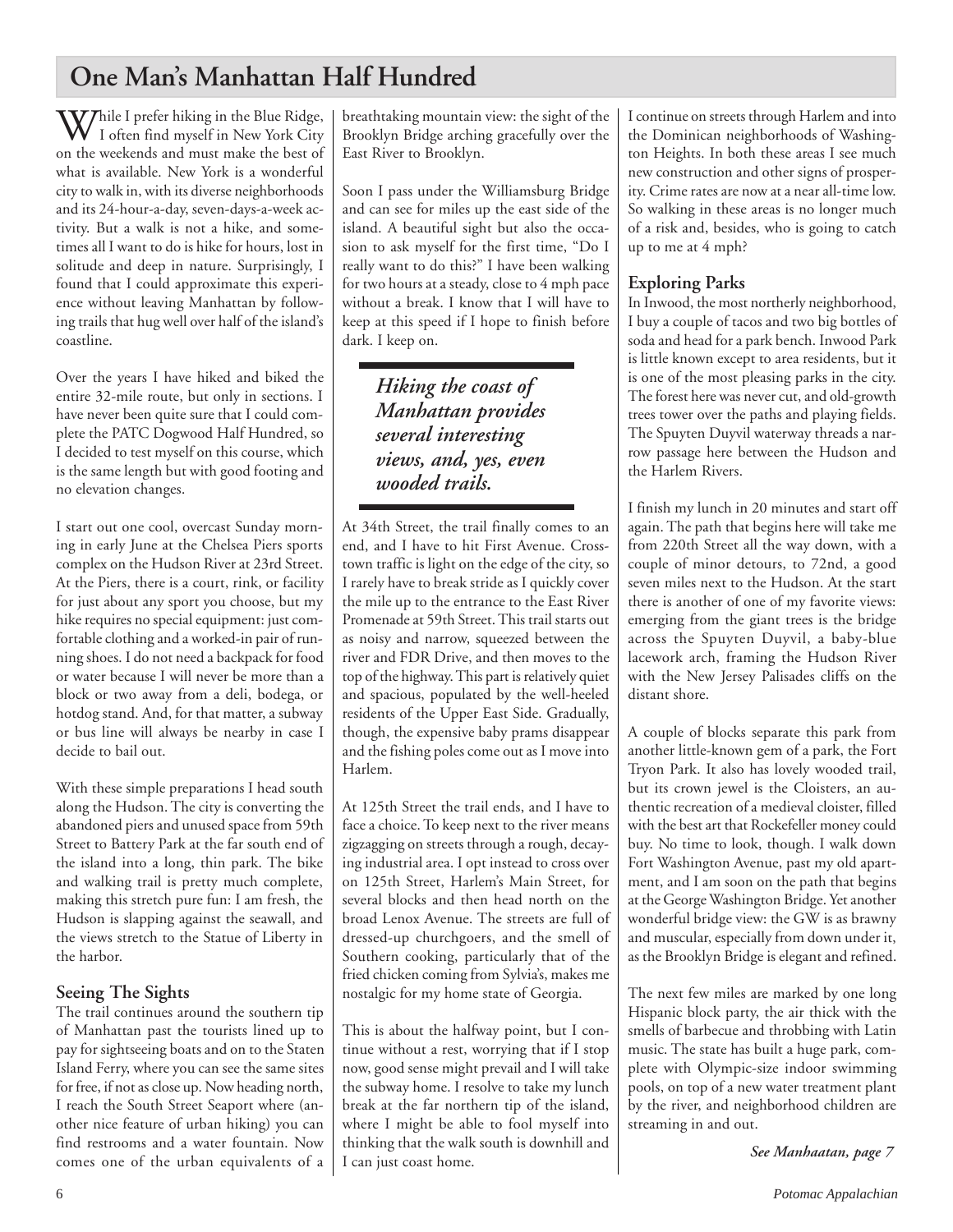Next comes a stretch of trail known only to the most intrepid hikers. At the 125th Street entrance to the West Side Highway, a narrow strip of dirt separates the highway from the river. Follow this little track up a couple of hundred yards, and there begins a neat little footpath, less than a foot wide, that winds along the river bank for a over a mile. At the end of this very unofficial path you will have to climb over a 4-foot wall to once again enter a sanctioned walkway. Riverside Park is where crowded West Siders go for some open

*Manhattan, from page 6* space and fresh air. One of its more unusual spots is the boat basin, where some people live year-round on houseboats. I take advantage of their Coke machine and take my second rest of the hike. At this point I am seriously tired but not otherwise uncomfortable: no blisters, sunburn, or dehydration.

> My last street detour is from 72nd Street to 59th Street, where I again pick up the Hudson Park trail, the one I started on much earlier in the day. This stretch, though not very park-like, keeps my interest because of

the ships. Being Sunday, the cruise liners are in, and I get to inspect several from very close range. There is also the giant aircraft carrier, the Intrepid, surrounded by a submarine and other craft, all part of the Intrepid Sea, Air, and Space Museum.

Finally Chelsea Piers comes into view, nineand-a-half hours after I have last seen it. I have completed my Manhattan Half Hundred. Dogwood, you're next. ❑

*—Jim Everett*

## **Club Purchases Farmer-Lockhart Tract—Your Help Needed**

The Club will close soon on forty acres of<br>land located in Hampshire County, West Virginia. This tract is needed in order to protect the Tuscarora Trail on the west side of Great North Mountain, west of Winchester, by increasing the very narrow trail corridor currently being used. The Farmer-Lockhart Tract includes the land where the trail makes

the steep ascent from the lovely Lucas Woods Preserve that PATC leases from The Nature Conservancy, east to the top of the ridge. The trail has some limited views at this point and it is located in interesting woods that vary from deciduous, with tulip poplar trees, to evergreen with mountain laurel. The purchase, costing \$35,000, will mean that the

current easements, varying in width from twenty-five to one hundred feet, will be replaced by ownership of a corridor more than four times wider, and switch-backs can be constructed that permit a more comfortable slope for hiking.



*Purchase means this long, straight trail segment can be replaced with a switch-back.*



*A view of West Virginia from the Tuscarora Trail on the Farmer-Lockhart Tract*

Club members who can help preserve the Tuscarora Trail are requested to send their donations to the Club Headquarters, making note that the donation is for The Trail Lands Fund—Farmer/Lockhart purchase. ❑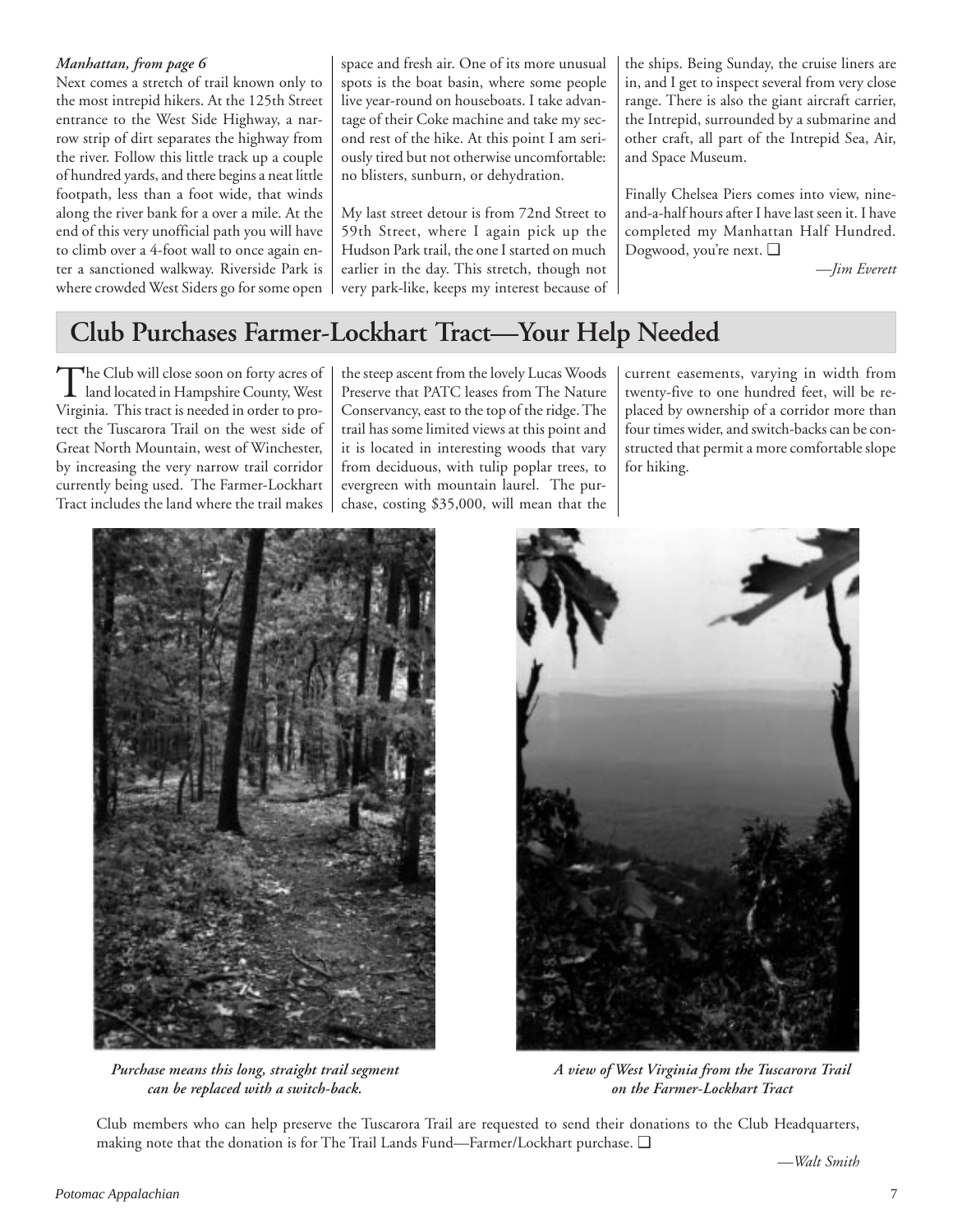## **Charlottesville Chapter**

The Charlottesville Chapter hikes every Saturday, summer, winter and in between. Hikes are about 8 miles. Trail maintenance is usually done on the last Saturday of the month. Meet at Sprint parking lot, 2307 Hydraulic Road at 9 a.m. with food and water for the day. We hike trails in the Southern, Central and occasionally Northern Districts of Shenandoah National Park, and in George Washington National Forest. INFO: Jere Bidwell 804/295-2143, John Shannon 804/293-2953 or Lois Mansfield 804/973-7184.

## **North Chapter**

The North Chapter of PATC conducts monthly trail work trips on the Maryland and Pennsylvania sections of the Appalachian Trail (AT) and on the Pennsylvania sections of the Tuscarora Trail. We also lead hikes on these and other trails. Maryland AT work trips are generally held on the first and third Saturdays—contact Mark Mitchell (mdtrail@yahoo.com), 301/461-7048 for information. Pennsylvania work trips are generally held on the AT on the first Saturday and on the Tuscarora on the third Saturday—contact Charlie Irvin, 301/447-2848 or Pete Brown (peter.brown4 @worldnet.att.net) 410/343-1140. Pennsylvania AT work trips also include an optional Saturday night stay at the Gypsy Spring cabin. Dinner, breakfast, and camaraderie available. For information on

## **Chapters**

upcoming hikes, contact Chris Firme (bncfirme @innernet.net) 717/765-4833. For general chapter information, contact chapter president Steve Koeppen (patcnorth@mail.com) 410/756-2916 or visit the North Chapter home page (www.patc.net/ north\_ch.html).

### **Northern Shenandoah Valley Chapter**

The Northern Shenandoah Valley Chapter sponsors hikes in national and state parks and forests in the Shenandoah Valley vicinity, open to the public, on a monthly basis except during the winter. Hikes are posted in the **Forecast.** Other activities are in the NSV Chapter Newsletter. For further information contact Martha Clark (mclark@visuallink.com) 540/ 665-2101.

### **Southern Shenandoah Valley Chapter**

See **Forecast** for work trips and hiking events sponsored by the Southern Shenandoah Valley Chapter. Most trips meet in Harrisonburg at the Cloverleaf Shopping Center at 8:00 a.m. Hikers from the DC area should allow about 3 hours to get to our region. INFO: in Harrisonburg, call Suzanne 540/269- 4341; in Staunton or Waynesboro, call Vernon 703/ 886-9218, or Doris 540/885-4526.

### **West Virginia Chapter**

Chapter meeting at Highacre on the first Wednesday of the month; see **Forecast** for up-coming activities. For further information on chapter activities or to receive the chapter newsletter contact Jane Thompson 301/ 865-5399.

#### **Ski Touring Section**

The Ski Touring Section has served since 1974 to introduce Washington area residents to cross-country skiing and to provide cross-country skiing opportunities to experienced skiers. The Section sponsors winter weekend ski trips for all levels of skiers to nearby mountains in Maryland, West Virginia and Pennsylvania, as well as periodic social events year round. INFO: Katherine Stentzel 703/781-3249.

#### **PATC Midweek Hikes**

PATC's **Vigorous Group** hikes 8-10 miles at a fast pace; and the **Easy Hikers** hike 5-8 miles on trails with little elevation change. See below for scheduled trips; check the weekly tape (703/242-0965) on Thursday or Friday for any changes or additions.

#### **Other Clubs' Hikes**

Capital and Wanderbirds hike on Sundays, traveling by bus and leaving from downtown, with suburban stops as well. Center Club, Northern Virginia Hiking Club and Sierra Clubs hike on both Saturdays and Sundays using carpools, which often leave from a suburban Metro stop. Schedules are available at PATC Headquarters and are published in area newspapers on Fridays.

## KEY to Forecast Activities

**All events are marked for easy identification.** Late changes or cancellations are listed on the weekly information tape (703/242-0965), which is updated on Sunday evening for the following seven days. The Forecast can also be found on PATC's Web site at http://www.patc.net

**National Trails Day Events**

- ` **Hiking Trips**
- **然 Backpacking Trips**
- } **Trail Work Trips**
- **Cabin/Shelter Work Trips**
- ❖ **Special Events**

## **Meetings**

## **Cross-Country Skiing**

**Note to all hike leaders:** Please ask nonmembers on your hike if they would like to join PATC, then get names and addresses so a Club volunteer can send them information packets. Thanks!

## **Meetings**

Meetings are held at PATC HQ, 118 Park Street, S.E.,Vienna, VA unless otherwise noted.

#### **Trail Patrol - First Tuesday**

7:30 p.m. Trail Patrol volunteers are PATC's goodwill trail ambassadors to the hiking public. They provide a visible, reassuring presence on the trails, educating the public on good hiking practices, minimum impact hiking and camping ethics. Patrol members are trained in land navigation, emergency procedures, radio communications and personal equipment. All patrol volunteers are also expected to become certified in a recognized basic first aid course. Some equipment and uniform items are provided upon completion of training. INFO: Mickey McDermott 703/866-0928 or see PATC's website (http://www.patc.net/patrol.html).

#### **New Members (PATC) - First Wednesday**

7:30 p.m. Curious about the Club? Want to learn more? The best way is to attend a New Members Meeting (but you don't have to be new to qualify). Attend the meeting and find the mysteries of PATC revealed in full. Refreshments will be served. Directions to PATC: Take Rt.123 into Vienna, VA and turn east on Park St.(Rt.675) to 118 Park St. on your left. INFO: Terry Cummings (TCIVP@aol.com) 410/489- 4594.

## **Shenandoah Mountain Rescue Group**

**(New Members meeting) - Second Monday** 7:30 p.m. New members meeting. INFO: Greg Huska (ghuska@rpihq.com) 703/241-4195 (w) or 703/567- 7960 (h).

## **Meetings**

## **PATC Council - Second Tuesday**

7:00 p.m. sharp. The PATC Council meets the second Tuesday of every month to conduct business of the Club. All members are welcome. INFO: Wilson Riley (wriley1226@aol.com) 703/242-0693 x11.

#### **Mountaineering Section - Second Wednesday**

8:00 p.m. Second Wednesday of every month. INFO: Ozana Halik 703/242-0177 or see PATC's website (http://www.patc.net/mtn\_sect/).

#### **Conservation Committee - Third Monday**

7:00 p.m. For information on the Conservation Committee, or to join its meetings with the Piedmont Environmental Council or Virginia Planners, e-mail Mary Margaret Sloan at mmsloan @americanhiking.org or call her at 703/807-0746.

#### **The Futures Group - Third Tuesday**

7:00 p.m. Meets to research, develop, and recommend to membership changes to PATC organization, constitution, and bylaws in order to meet challenges of the next century. PATC members welcomed. INFO: Walt Smith (wsmith@visuallink. com) 703/242-0693 x 40.

### **Shenandoah Mountain Rescue Group (Business meeting) - Last Tuesday**

7:30 p.m. Meet in conference room. INFO: Martin Juenge (mjuenge@rpihq.com) 703/255-5034 then press #5.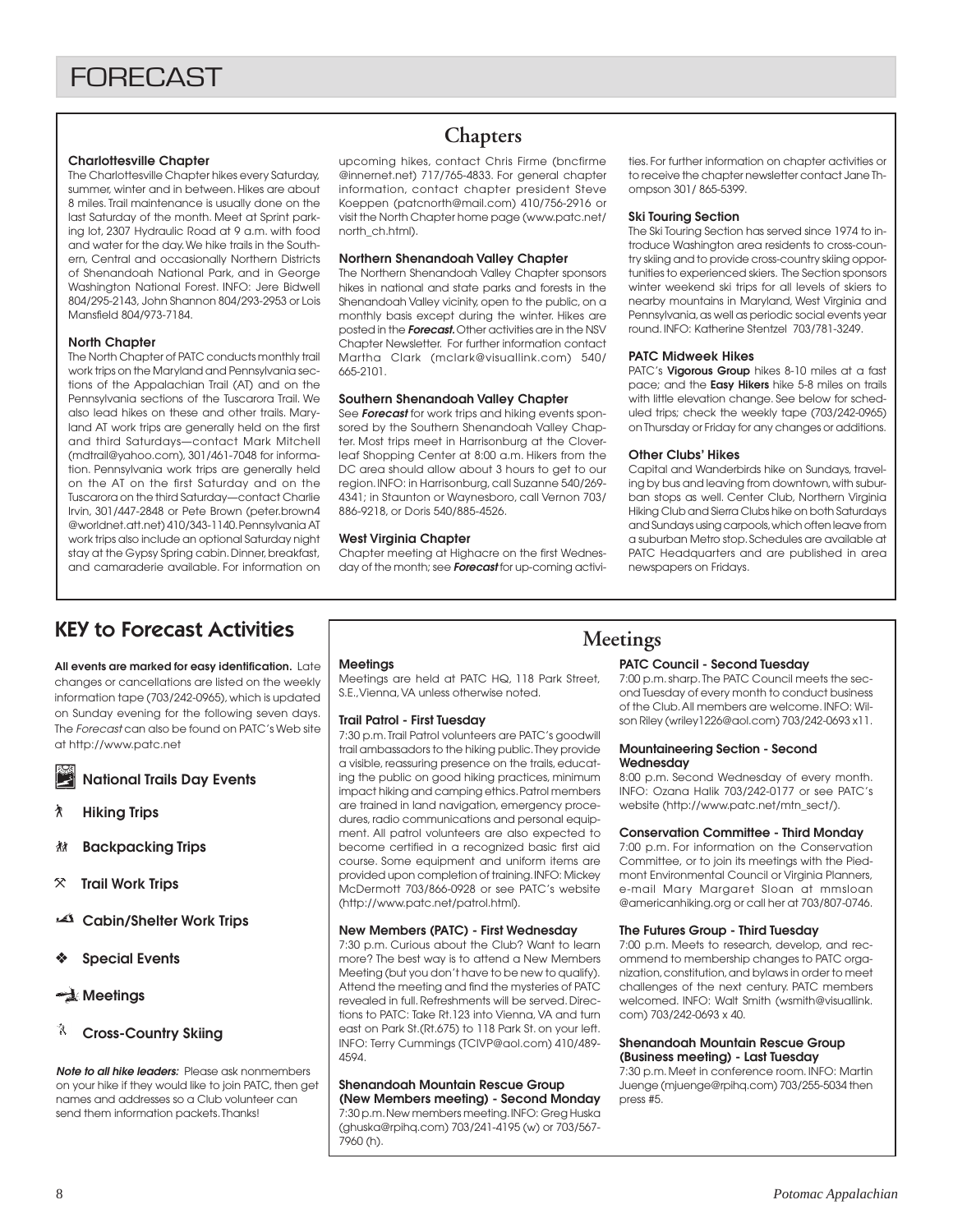

## **October**

#### **1 (Friday) DEADLINE - November Potomac Appalachian Headquarters, Vienna, VA**

5:00 p.m. All items for the next issue of the PATC newsletter must be submitted on disk if possible to headquarters, or via e-mail or e-mail attachment to jns-bianca@home.com. Allow one week for postal service delivery.

#### **2 (Saturday)** } **TRAIL WORK TRIP - DC Metro Rock Creek Park, Washington, DC**

8:15-11:30 a.m. This is the final stretch. Only one more month of work trips in Rock Creek Park. Don't miss out. Meet at Rock Creek Nature Center. INFO: Mark Anderson 202/462-7718 or Ranger Ken Ferebee 202/ 426-6834 x31.

## **2 (Saturday)**

#### } **TRAIL WORK TRIP - Maryland Metro Cabin John Trail, MD**

Join the Maryland Metrolites for work on the Cabin John Trail. Bring lunch and water. We meet at the Cabin John Park tennis court parking lot just off Democracy Boulevard at 9 a.m. INFO: Liles Creighton 410/573-0067.

#### **2 (Saturday)** } **TRAIL WORK TRIP - South Mountaineers**

## **Appalachian Trail, MD**

Autumn is here. Enjoy the cooler air and inspiring colors of the leaves on this event. Tread repair or relocation work likely. Expect to get dirty and enjoy that process. INFO: Mark Mitchell (mdtrail@yahoo.com) 301/461-7048.

### **2 (Saturday)** ` **HIKE - West Virginia Chapter Flatrock/Roaring Plains, WV**

Flatrock/Roaring Plains ... sounds interesting. How did the area get its name? Find out as we take a hike through this often overlooked beautiful area next to its famous cousin, the Dolly Sods Wilderness in West Virginia. This hike will include 3 trails equaling about 12 miles with nearly a 2000 foot elevation gain, making this a strenuous hike. Camping is available at Canaan State Park nearby. INFO: Susan Bly (sbly@shepherd.edu) 304/258-3319.

#### **2 - 3 (Saturday - Sunday) CABIN WORK TRIP - Tulip Tree Cabin Shaver Hollow, VA**

Broad axe, foot adze, draw knife, crosscut saw, half dovetail, hew, birds mouth, half-lap. These are all terms you will become familiar with if you join the Tulip Tree Cabin Crew in constructing a log cabin from the ground up using primitive hand tools. Did you ever consider how convenient it is to be able to go to the lumber yard and buy all of your building material, and then take it home and do your construction with power tools? We have to cut down our own trees and then turn them into building material using axes and broad axes before we can even start to build. Then all of our work is done with primitive hand tools. If you want to get a good appreciation of what our ancestors went through to build their houses or barns join this skilled hard working, fun loving crew. INFO: Charlie Graf 410/757-6053.

#### **2 - 3 (Saturday - Sunday)** } **TRAIL WORK TRIP - North Chapter Appalachian Trail, PA**

Meet at US 30 and PA 233 at the parking lot of Caledonia State Park. Departure 9:00 a.m. sharp. Join us for a group dinner and overnight at the Gypsy Spring cabin Saturday and breakfast on Sunday. INFO: Charlie Irvin 301/447-2848.

## **3 (Sunday)**

#### ❖ **SPECIAL EVENT - ENS Phillip Cowall Dedication Ceremony**

## **Appalachian Trail, MD**

Please join as we celebrate the recently completed shelter on the Maryland Appalachian Trail. INFO: Frank Turk (FrankTurk@aol.com) 301/249-8243.

## **5 (Tuesday)**

**MEETING - Trail Patrol, 7:30 p.m.** 

## **5 (Tuesday)**

## ` **HIKE - Vigorous Hikers Bull Run Regional Park, VA**

Brisk 18-mile hike along the Bull Run Trail from Bull Run Park to Fountainhead Park. INFO: Cliff Noyes (cliff.noyes@juno.com) 703/451-5181.

## **6 (Wednesday)**

**MEETING - New Members (PATC), 7:30 p.m.**

#### **6 (Wednesday) MEETING - West Virginia Chapter Highacre, Harpers Ferry, WV**

7:00 p.m. The remote Wind Rivers in the Fitzpatrick Wilderness are quite spectacular, as you will see in Paul Wilson's slide show of his backpacking trip in September 1998. Paul, Jane and 3 others went in from Pinedale, WY to Island Lake; then Paul and Wendy went over the Continental Divide to a rugged trip on the east side; meeting up with Jane at Cook Lakes. Jane will have some pictures to share, as well as Marcie who went to much of the same area this year. INFO: Jane Thompson 301/865-5399 before 9:00 p.m.

### **6 (Wednesday)** ` **HIKE - Easy Hikers Black Hill Regional Park, MD**

We will hike about 5.5 easy miles in this park north of Gaithersburg. Meet at 10:00 a.m. Bring lunch and water. Directions: I-270 to Exit 18. Left on Rt. 121 (Clarksburg Road) for 1.5 miles. Left on Old Baltimore Road for 1 mi. to Park entrance on right (Lake Ridge Road). Go 1.7 miles to the Visitor Center. Park in lot to the left of the Visitor Center under trees. INFO: Carol Niedzialek (niedze@erols.com) 301/ 439-1654.

#### **7 (Thursday) CLASS - Backpacking 202 HQ, Vienna, VA**

7:00 - 9:45 p.m. A course for intermediate/advanced backpackers. Learn how to enjoy the backcountry under challenging conditions. Classroom instruction on October 7 and 21; with weekend outing options on November 5-7, or 12-14, or 19-21. Fee: \$45 for PATC members, \$60 for non-members. Registration/INFO: PATC HQ/Trail Patrol 703/ 242-0315.

## **9 (Saturday)**

## } **TRAIL WORK TRIP - Massanutten Crew and Stonewall Brigade**

## **Massanutten Mountain, VA**

Both crews will work with Mid-Atlantic Off Road Enthusiasts (MORE) an enthusiastic group of mountain bikers and trail maintainers. We will reshape part of the tread of PATC's Dogwood Half Hundred on Massanutten Mountain, near Powells Fort Camp. INFO: Wil Kohlbrenner (wmaxk@shentel.net) 540/477-2971 or Hop Long (thefslongs@erols.com) 301/942-6177.

## **9 - 10 (Saturday - Sunday)**

#### } **TRAIL WORK TRIP - Cadillac Crew Vining Tract, Lydia, VA**

Join the Cadillac Crew for a weekend work trip at Morris Cabin. We'll be clearing the vista and repairing trail tread. Overnight at Morris Cabin. Bring a lunch and water for Saturday noon. Community dinner on Saturday night. Please call by Oct. 2 to let us know if you're participating! INFO: Fran Keenan (frannanc@erols.com) 703/938-3973 or Jon Rindt (jkrindt@erols.com) 540/635-6351.

#### **9 - 10 (Saturday - Sunday) CABIN WORK TRIP - Blackburn Trail Center Round Hill, VA**

October in the Blue Ridge Mountains. Warm days and cool clear nights. Autumn leaf watching time. But what do you know, all the Club cabins, the B&Bs and the local motels are long ago booked up. However, there is still room at the inn. That's "The Inn at Blackburn"!! Sitting on the side of the mountain surrounded by big trees with a great view across the valley to Short Hill Mountain and we can accommodate you!. Our rates are very reasonable. Just a day's worth of work with the Blackburn crew under the apt leadership of Bruce Clendaniel. Lots of jobs, both inside and out. Shared meals and a great time to be had by all. Reservations/INFO: Chris Brunton 703/560-8070 or Bruce Clendaniel 410/820-7550.

## **9 - 10 (Saturday - Sunday)**

#### **CABIN WORK TRIP - Catoctin Cottage Thurmont, MD**

Much work is to be done at historic (c. 1776) Catoctin Cottage. Please join us to help with replacing a window sill, pointing up brick/stone work, roof patching and painting, draining/flushing the water heater, general preparations for winter, and general cleaning. We will have "pot luck" lunch and dinner Saturday, and a woodsman's breakfast on Sunday morning. Would appreciate the help of persons experienced in mortar work and/or roofing repairs. Donations of LOW MAINTENANCE flowering plants for the front will be accepted for planting also. INFO: Jim Booker (jbeye@aol.com) 202/726-1550.

## **11 (Monday)**

**MEETING - New members (Shenandoah Mountain Rescue Group), 7:30 p.m.**

## **12 (Tuesday)**

MEETING - PATC Council, 7:00 p.m. sharp.

## **12 (Tuesday)**

#### ` **HIKE - Vigorous Hikers Appalachian Trail, VA**

A 22-mile hike along the AT from its crossing of VA Rt. 55 up to its intersection with the Dickey Ridge Trail in SNP, then mostly down paralleling Skyline Drive to the Front Royal Entry Station to the SNP. Bailouts possible along the Drive. INFO: Cliff Noyes (cliff.noyes @juno.com) 703/451-5181.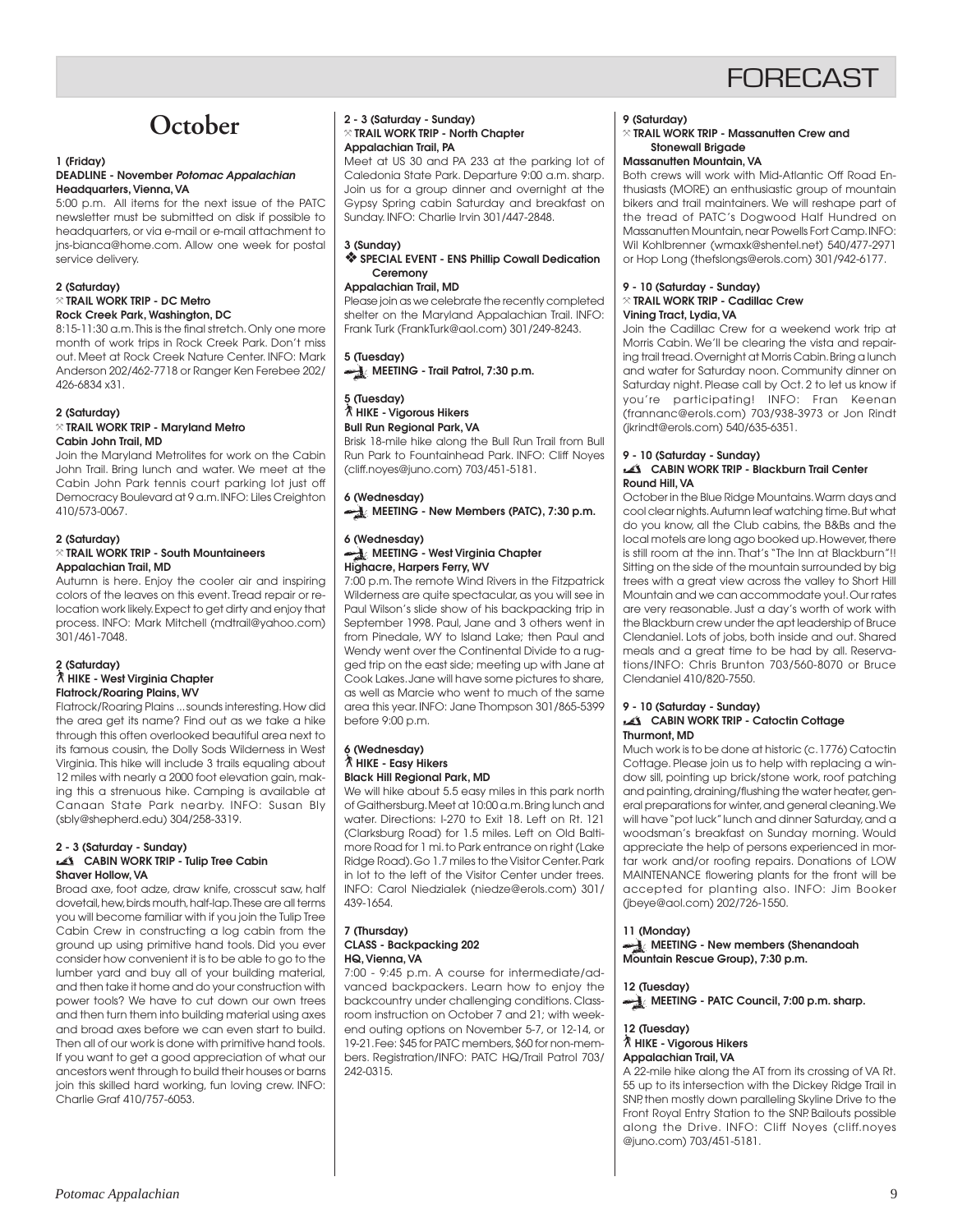## **FORFCAST**

## **13 (Wednesday) MEETING - Mountaineering Section, 8:00 p.m.**

#### **13 (Wednesday)** ` **HIKE - Easy Hikers Wheaton Regional Park, MD**

Hike about 5 miles through Wheaton Regional Park, with a stop at the great green house and beautiful gardens. Bring lunch and water. Directions: Take I-495 to the Georgia Avenue North exit. Travel north on Georgia Avenue for a few miles to Shorefield Drive (traffic light). Turn right on Shorefield to park entrance. Turn right at the entrance and meet near the miniature train ride. INFO: John Giblin 301/585-5172.

#### **14 (Thursday)** ` **HIKE - Northern Shenandoah Valley Chapter Massanutten North, VA**

If you only take one hike this fall, this should be the hike! This hike contains more views, more rugged trail, and an awesome view into a deep, narrow canyon. This six-mile relay hike will start at Elizabeth Furnace and some of the surrounding ruins that supported the furnace. At the top of the mountain we will proceed north on the East Massanutten Mountain Trail, passing striking views of Fort Valley and the Page Valley with Shenandoah National Park in the background. We will then travel down a steep, rugged trail, past weathered rock outcrops to the spectacular Buzzard Rock. This impressive rock cliff makes up the east rim of the canyon carved through Massanutten by Passage Creek. Finally, we will proceed to an open view of the Northern Shenandoah Valley. From this vantage point it is a short wooded downhill walk to the north terminus of the Massanutten East Trail. Leader/INFO: Lee Sheaffer (thumpers@visuallink.com) 540/662-1524.

#### **14 (Thursday)** ` **HIKE - In-between Hikers Wakefield/Lake Accotink Parks, Fairfax, VA**

A moderate 8-9 mile circuit hike. Meet at Wakefield Park at 10:00 a.m. Directions: Beltway exit 5, Braddock Road, west, then 1/8 mile right to the park entrance road and meet at the first parking lot on left. INFO: Henri Comeau (henricomeau@aol.com) 703/451- 7965.

#### **15 - 17 (Friday - Sunday)** ` **HIKE - Bridge Day New River Gorge, WV**

Hike 10 miles, jump off the New River Bridge to the trail 600 feet below, and hike back; jump optional. Travel to trail head by train and hike 3 to 30 miles, your choice, in the New River Gorge along the New River. The trail is flat except for one climb of about 600 feet. INFO: Mike Gingerich 703/590-3188.

## **16 (Saturday)**

### } **TRAIL WORK TRIP - North Chapter Tuscarora Trail, PA**

For meeting place and other details, call Charlie Irvin, 301/447-2848.

#### **16 (Saturday)** ` **HIKE - Natural History Hike South District, Shenandoah National Park, VA**

Join Bob Pickett on the 7.9-mile Doyles River Trail. This circuit trail takes you along the Jones Run Trail down past the Jones Run waterfall to Doyles River. Then we'll proceed up the Doyles River past several falls and some mature hemlocks. After passing the spring box for the Doyles River cabin (and source of the Doyles River), we'll return to our starting point via the Appalachian Trail. RSVP/INFO: Bob Pickett 301/681-1511.

## **16 (Saturday)** ` **HIKE - White Rocks**

**Central District, Shenandoah National Park, VA** White Rocks hike. Eight steep miles in Shenandoah (up Hazel River, down White Rocks). Meeting just before 9:00 a.m. at Vienna North Metro and 9:45 a.m. in Warrenton. Parking at trailhead is minimal, so we'll try to carpool. Proper equipment required: 2+ liters water, minimal cotton, etc. Rain date: October 17. Call by Thursday — I'll call you back if you leave a message. INFO: Chris Tejirian 301/652-4777.

### **16 (Saturday)** ` **HIKE - Tuscarora Trail Series #18 George Washington National Forest, VA**

A moderately paced 16-mile hike, southwest of Front Royal from Elizabeth Furnace to Thompson Hol1ow. E1evation gain is 4200 feet. A car shuttle is required. PATC maps G and 9. Meet at Vienna Metro, Nutley Street North at 7:30 a.m. INFO: Jack Thorsen 703/339- 6716 or William Needham 410/884-9127.

## **16 - 17 (Saturday - Sunday)**

#### } **Oktoberfest TRAIL WORK TRIP - North District Hoodlums**

## **North District, Shenandoah National Park, VA**

Come and help the crew work on the Appalachian Trail in the North District of the park in the cool Autumn weather and foliage. We will be working on treadwork and erosion control—rock steps, waterbars and the like. Tools and guidance will be provided. Bring work gloves, lunch, water, and a smile. Afterwards, the crew will retire to Indian Run Hut or Range View Cabin for a German style feast mit brew and celebrate the falll season in true Oktoberfest fashion. Come for the day, stay for the evening meal, or spend the entire weekend—plenty of bunk and tent space. The crew meets at 10:00 a.m. at Piney River Ranger Station in the Park. Call for details. RSVP/ INFO: George Walters (gjwalters@erols.com) 410/ 426-2724.

### **16 - 17 (Saturday - Sunday) CABIN WORK TRIP - Tulip Tree Cabin Shaver Hollow, VA**

Come out and enjoy the end of the warm Summer weather by contributing to the construction of the first hewed-log cabin ever built by the Potomac Appalachian Trail Club. Some of our old timers built a beautiful round log cabin in Pennsylvania called Michener Cabin, but never have we hewed our logs flat on the inside and outside. Hewing the logs flat adds considerably to the work necessary but the results are worth the effort. First of all hewing the logs gives a more pleasing aesthetic appearance because it is more finished looking and "crisper". In the old days barns and sheds were made of round logs but houses were almost always made of hewn logs. Secondly by hewing the logs and chinking properly, the hewn log house is more durable because the water drips off the flat surface of the log instead of running around the curved surface of the log and penetrating the chinking where it can cause rot. If you want to learn more about log cabin building join us this weekend at Tulip Tree Cabin. INFO: Charlie Graf 410/757-6053.

#### **16 - 17 (Saturday - Sunday) CABIN WORK TRIP - Vining Tract Crew Vining Tract, Lydia, VA**

The Vining Tract crew meets once a month to work on various projects, ranging from cabin repairs on any of the four rental cabins, to trail work and land management projects, to shoring up historic structures around the property. We're now relocating and rebuilding an old barn for eventual use as an overseers' refuge. Come join us and lift a hammer, a paintbrush, or loppers, as well as a beer or two, in the cause. Overnight at Conley and Wineberry. INFO: Hugh Robinson 703/525-8726 or Larry Lang 703/631-9278.

## **18 (Monday)**

**MEETING - Conservation Committee, 7:00 p.m.**

## **19 (Tuesday)**

**MEETING - The Futures Group, 7:00 p.m.** 

## **19 (Tuesday)** ` **HIKE - Vigorous Hikers**

## **Prince William Forest, VA**

A 19-mile circuit hike in Prince William Forest in Northern Virginia, 20 minutes south of the Beltway. INFO: Cliff Noyes (cliff.noyes@juno.com) 703/451-5181.

### **20 (Wednesday)** ` **HIKE - Easy Hikers**

## **Prince William Forest Park, VA**

About 7 miles, or shorter 5 1/2 mile option. Meet at 10:00 a.m. at Turkey Run Education Center in the park. From the Beltway, take I-85 south 19.8 miles to exit 150B, route 619 west. Second right into park entrance. First left at Park Scenic Drive. Pass parking areas A, B, and C. After 1.8 miles on Park Scenic Drive, take left fork toward Turkey Run for half a mile to right turn on Turkey Run Road. Half mile to parking at Turkey Run Education Center. Bring lunch. INFO: John or Suzanne Kominski 703/751-3026.

#### **21 (Thursday)** ` **HIKE - In-between Hikers Great Falls, VA**

A scenic 9 miles at a moderate pace. Meet at Great Falls, Virginia. Visitor Center at 10:00 a.m. \$4 vehicle fee. Henri Comeau (henricomeau@aol.com) 703/ 451-7965.

## **21 (Thursday)**

#### **CLASS - The Potomac: River of Life (REI) REI, College Park, MD**

7:30 p.m. Walking and paddling from Highland County, Virginia's Laurel Fork to Point Lookout, MD, would be a hard journey of nearly 400 miles. Some of that voyage would be through land and water of exceptional beauty and environmental quality, and some of it wouldn't. In past years, the Potomac has been named one of the most threatened rivers in the country. But from High Island, just above Chain Bridge, it's clear that the river is still the vital heart of the region. Matt Berres of the Potomac Conservancy will detail efforts to protect the river, and how we all can get involved. INFO: REI 301/982-9681.

## **23 (Saturday)**

#### } **TRAIL WORK TRIP - DC Metro Rock Creek Park, Washington, DC**

8:15-11:30 a.m. The grand finale. What kind of work will we attempt on the last work trip of 1999? You have to come to find out. Remember, we start early and end before lunch, giving you a great start to the fall weekend. Meet at Rock Creek Nature Center. INFO: Mark Anderson 202/462-7718 or Ranger Ken Ferebee 202/426-6834 x31.

#### **23 (Saturday)** } **TRAIL WORK TRIP - South Mountaineers Appalachian Trail, MD**

The beauty of the woods beckons. Enjoy the beautiful colors of autumn and "give back" to the Appalachian Trail. Tread repair or relocation work probable. INFO: Mark Mitchell (mdtrail@yahoo.com) 301/461- 7048.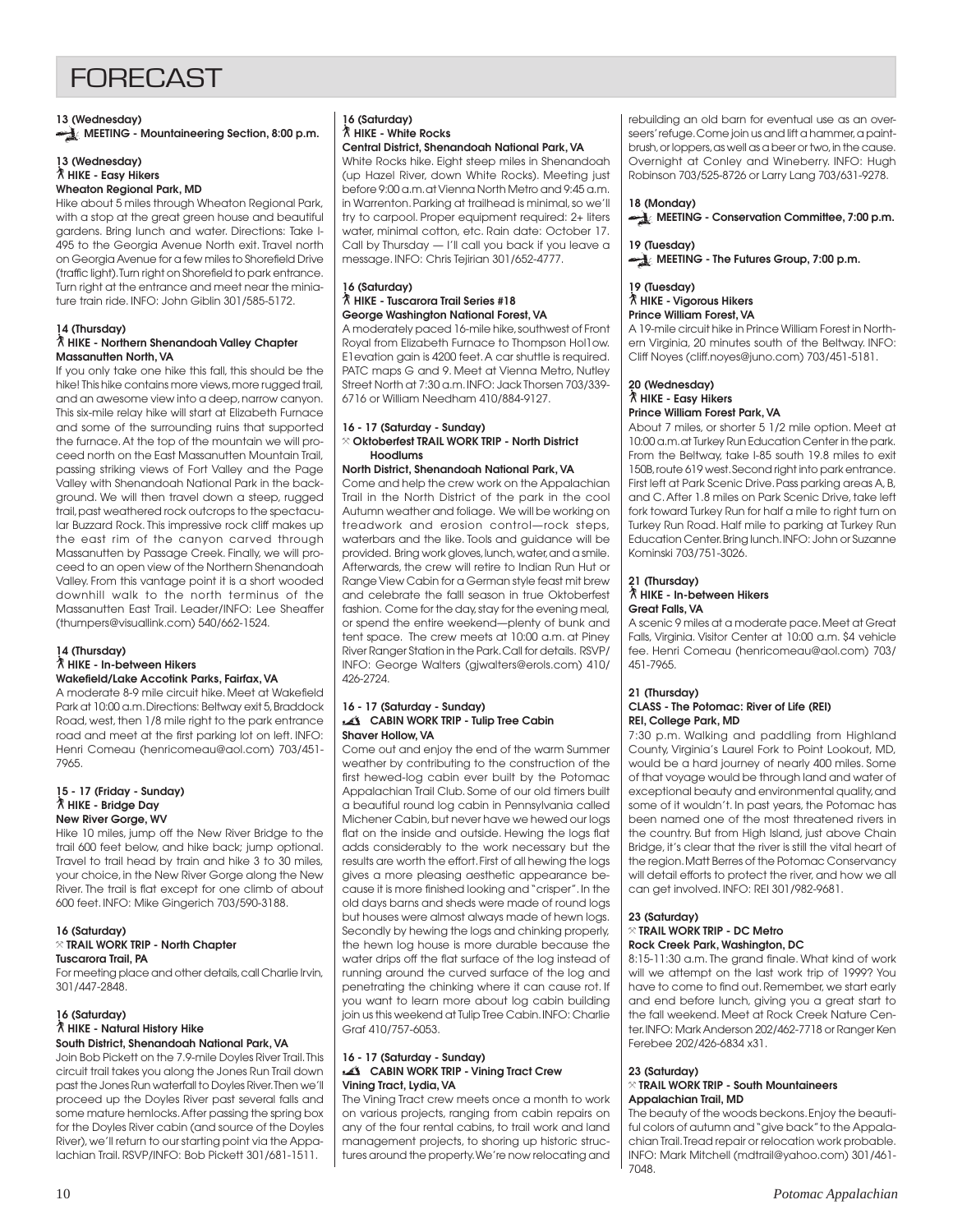## **FORFCAST**

#### **23 (Saturday)**

### ` **Meditation HIKE - Northern Shenandoah Valley Chapter**

**North District, Shenandoah National Park, VA** From the vicinity of Chester Gap, experience a meditative hike (approx. four miles) to Fort Windam Rocks and Possum Rest Overlook, with an elevation change of 400'. This hike will include periods of silent walking meditation, as well as other methods for reducing stress and enhancing awareness. Enjoy the sights and sounds of nature, and hopefully, an inner sense of quiet and contemplation as we hike through mature woods and enjoy the autumn views overlooking the valley. INFO: J R Strother 540/678-0423.

#### **23 (Saturday) MEETING - Appalachian Trail Conference**

## **Mid-Atlantic Regional Meeting (ATC) Boiling Springs, PA**

Annual ATC Mid-Atlantic meeting. We hope to have an informative meeting and look forward to the opportunity to discuss important issues with you. Please write or call for attendance and copy of the agenda and information packet. Note if you have particular issues you want on the agenda. INFO: ATC 717/258-5771.

#### **23 - 24 (Saturday - Sunday)** } **TRAIL WORK TRIP - Cadillac Crew Vining Tract, Lydia, VA**

Join the Cadillac Crew for a weekend work trip at Muttontop Cabin. We'll be working on the grounds of the cabin. Overnight at Muttontop Cabin. Bring a lunch and water for Saturday noon. Community dinner on Saturday night. Please call by Oct. 15 to let us know if you're participating! INFO: Fran Keenan (frannanc@erols.com) 703/938-3973 or Jon Rindt (jkrindt@erols.com) 540/635-6351.

#### **23 - 24 (Saturday - Sunday) 然 BACKPACKING TRIP George Washington NF, VA or Monongahela NF, WV**

Fall colors and air temperature will be prime for this moderate backpack of 16-18 miles. Exact location will depend if there is still a drought. We'll go close by to Massanutten if there is water and no fire restrictions; further west to West Virginia otherwise. Depart Friday evening. INFO: John Koutze or Kathy McDermott 703/846-9207.

#### **23 - 24 (Saturday - Sunday) CABIN WORK TRIP - Blackburn Trail Center Round Hill, VA**

October in the Blue Ridge Mountains. Warm days and cool clear nights. Autumn leaf watching time. But what do you know, all the Club cabins, the B&Bs and the local motels are long ago booked up. However, there is still room at the inn. That's "The Inn at Blackburn"!! Sitting on the side of the mountain surrounded by big trees with a great view across the valley to Short Hill Mountain and we can accommodate you!. Our rates are very reasonable. Just a days worth of work with the Blackburn crew under the apt leadership of Bruce Clendaniel. Lots of jobs, both inside and out. Shared meals and a great time to be had by all. Reservations/INFO: Chris Brunton 703/560-8070 or Bruce Clendaniel 410/820-7550.

**26 (Tuesday)**

**MEETING - Shenandoah Mountain Rescue Group (Business meeting), 7:30 p.m.**

#### **27 (Wednesday)** ` **HIKE - Easy Hikers Great Falls Park, VA**

The Easy Hikers will hike 5 miles in Great Falls Park. VA. Meet at 10:00 a.m. at the Visitor Center and bring lunch and water. To reach the park, exit the Beltway (I-495) at Georgetown Pike (VA 193), go west 4.1 miles to park entrance on right. INFO: Shirley Rettig 703/ 836-0147.

#### **27 (Wednesday) CLASS - Shenandoah Views (REI) REI, Baileys Crossroads, VA**

7:30 p.m. Virginia's Shenandoah National Park is one of our nation's most pristine national treasures, attracting more than 2 million visitors a year. Unfortunately, air pollution is seriously affecting the health of the Blue Ridge ecosystem. Visibility is down to one quarter its natural range and acid rain has reduced native brook trout populations severely. The park's air quality is consistently in violation of the federal health standard for ozone smog. Jonathan Birdsong, of the Izaak Walton League of America will describe the impact that coal fired power plants have on the mountains, rural valleys, rivers and the Chesapeake Bay, and how updating these plants may be the most cost-effective way to reduce air pollution in the region. INFO: REI 703/379-9400.

### **28 (Thursday) CLASS - Shenandoah Views (REI) REI, College Park, MD**

Same as above event, but at REI, College Park. INFO: REI 301-982-9681.

#### **30 (Saturday)** } **TRAIL WORK TRIP - North Chapter Appalachian or Tuscarora Trail, PA**

Location to be determined sometime in October. For meeting place and other details, call Charlie Irvin, 301/447-2848.

#### **30 (Saturday) CLASS - C&O Canal Photography (REI) REI, Baileys Crossroads, VA**

8:30 a.m.- 3:00 p.m. Local Photographer Ed Neville will present a class on outdoor landscape and historical structures photography. This is a hands-on, participation intensive class. Print film, class materials and development services will be provided. Transportation from one objective to the next will be via bicycle on the towpath. Fee for the Class/Tour is \$75.00. Registration and INFO: REI 703/379-9400.

## **30 (Saturday)**

## **CLASS - Appalachian Trail Through-Hiker's Symposium (REI)**

**REI, Baileys Crossroads, VA**

11:00 a.m. - 4:00 p.m. Dreamed of thru-hiking the AT, but found the idea just a bit overwhelming? Hey, you can do this! Join other aspiring through-hikers for a day of discussions, demonstrations and data on planning, preparation and enjoyment of long distance hiking. Manufacturer's reps from Pur and Vasque will be available to discuss water purification and footwear for long haul comfort. The Potomac Appalachian Trail Club will be available to discuss planning, maps and guidebooks, and hiker support along the trail in Northern Virginia. Local adventurer Nick Williams, who has thru-hiked the Appalachian, Pacific Crest and Continental Divide Trails, will present his Appalachian Trail slide program and share his wisdom gained over three decades of walkabout. Everyone will enjoy and benefit, even if you only dayhike! INFO: REI 703/379-9400.

#### **30 - 31 (Saturday - Sunday) CABIN WORK TRIP - Tulip Tree Cabin Shaver Hollow, VA**

The weather may be cool now and we are probably past the peak Fall color but the woods in Shaver Hollow are beautiful and peaceful. We won't disturb that peace and quiet with the raucous roar of chainsaws or motor generators. We work the old fashioned way, with primitive hand tools. Our work weekend will not contribute to your continued hearing loss from exposure to excessive noise. Preserve your hearing and join us at Tulip Tree Cabin building this one-of-a-kind log cabin. There is an additional benefit of copious aerobic exercise. INFO: Charlie Graf 410/757-6053.

#### **30 - 31 (Saturday - Sunday)** } **TRAIL WORK TRIP - Blue and White Crew Central District, Shenandoah National Park, VA**

Join the Blue and White Crew as we finish our tread repair project on the AT near Swift Run Gap. On Sunday we'll visit a side trail within the Central District. Weekend accommodations will be at the Muttontop Cabin near Standardsville, VA. INFO: Kerry Snow (kerrysno@sprynet.com) 301/570-0596 or Charles Hillon (hillon@erols.com) 703/754-7388.



## **1 (Monday)**

## **DEADLINE - December Potomac Appalachian Headquarters, Vienna, VA**

5:00 p.m. All items for the next issue of the PATC newsletter must be submitted on disk if possible to headquarters, or via e-mail or e-mail attachment to jnsbianca@home.com. Allow one week for postal service delivery.

**2 (Tuesday)**

**MEETING - Trail Patrol, 7:30 p.m.** 

## **3 (Wednesday) MEETING - New Members (PATC), 7:30 p.m.**

## **3 (Wednesday)**

## **MEETING - West Virginia Chapter Highacre, Harpers Ferry, WV**

7:00 p.m. How should our chapter evolve in Y2K? Should we have monthly meetings, bimonthly or less often? On weeknights or weekends? With speakers or a hike? Or just do hikes and worktrips? Be there and be heard! We will be brainstorming to find out what people in the WV Chapter want. If you have input but can't be there, call Jane or e-mail your point of view to bear1952@hotmail.com. INFO: Jane Thompson 301/865-5399 before 9:00 p.m.

#### **3 (Wednesday)** ` **HIKE - Easy Hikers Seneca Creek State Park, MD**

Meet at 10:00 a.m. for a 5-mile hike from Riffle Ford Road to Seneca Creek State Park. Directions: From I - 270, take second of two exits to Rte. 28. Travel west, staying on Rte. 28 towards Darnestown. Continue straight, past the Rte. 124 intersection (Quince Orchard Rd. at Quince Orchard H.S.). Turn right from Rte. 28 onto Riffle Ford Rd. parking along the generous shoulders of the bridge over Seneca Creek, about 1 mile up from Rte. 28. INFO: Margaret Chapman 301/977-8988.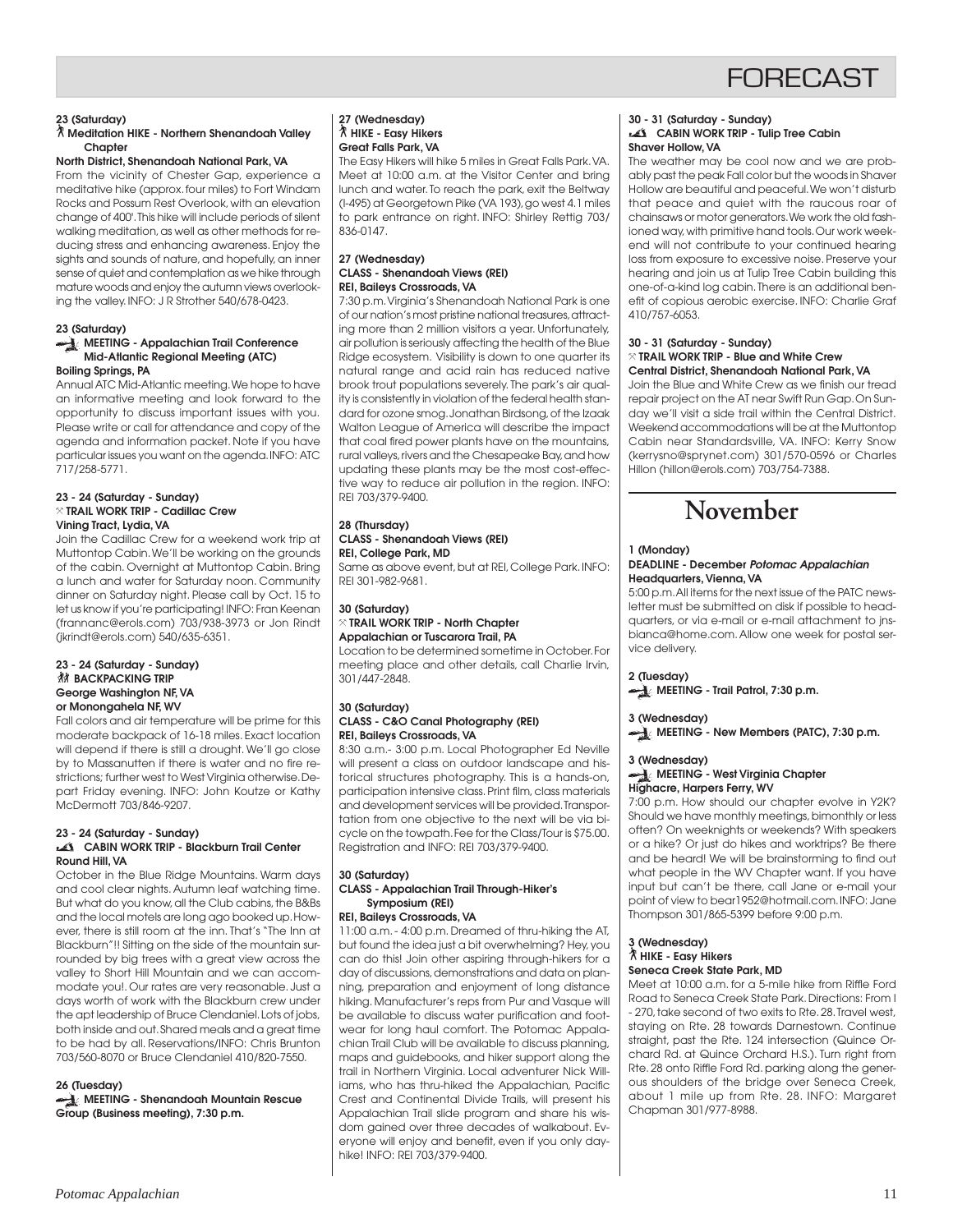## **FORFCAST**

## **5 (Friday)**

### ❖ **SPECIAL EVENT - PATC Annual Meeting and Celebration**

### **Old Town Hall, Fairfax, VA**

7:00 to 10:00 p.m. Come and celebrate at the final annual meeting of the millennium. Local great Jim Nieb will entertain with a hilarious improv/comedy act. There will be food, drink, door prizes and other entertainment performed by PATC members. Children are welcome. See notice in this month's PA for details.

#### **6 (Saturday)** ❖ **SPECIAL EVENT - Cross Country Ski Fair PATC HQ, Vienna, VA**

12:00 n. - 5:00 p.m. The Ski Touring Sections' annual salute to the new ski season. Members and nonmembers welcome. Full programs on where to ski near and far; how to start, new ski gear, ski safety, ski care; ski exchange; and first opportunity to sign up for trips scheduled from December through March. INFO: Katherine Stentzel 703/781-3249 or Julie Nash 703/471-0854.

## **6 (Saturday)**

## } **TRAIL WORK TRIP - South Mountaineers Appalachian Trail, MD**

It is easy to stay comfortable while doing trail work this time of year. The leaves are down; you can see the winter views. Bring lunch and water and join us for a fun, social and dirt-filled event. INFO: Mark Mitchell (mdtrail@yahoo.com) 301/461-7048.

## **6 (Saturday)**

## **CLASS - Outdoor Leadership and Wilderness Risk Management (REI)**

### **REI, Baileys Crossroads, VA**

10:30 a.m. - 4:30 p.m. Much has been written over the years about wilderness survival, first aid, and outdoor skills. Comparatively little has been written about prevention, wilderness safety management, group dynamics and decision making and effective outdoor leadership. This class will cover planning, preparation, safety management, and risk assessment. It will also introduce participants to preventive search and rescue, time control plans, confrontation and intervention, and setting people up for success. Presented by Christopher Tate, Director of the Wilderness Safety Council. Class fee is \$75, and includes course materials and a copy of Outdoor Leadership, by John Graham. Registration/ INFO: REI 703/379-9400.

## **6 (Saturday)**

## ` **HIKE - Northern Shenandoah Valley Chapter North District, Shenandoah National Park, VA**

Fox Hollow and Snead Farm Circuits. Enjoy a day appropriate for the entire family in the vicinity of the Dickey Ridge Visitor Center in Shenandoah National Park. Hike the 1.5-mile (300' elevation change) Fox Hollow Loop interpretive circuit of the former Fox family homestead including the family cemetery. Enjoy lunch in the picnic grounds and then hike the three-mile Snead Farm/Dickey Hill loop (500' elevation change) with Walt Smith, author of "The Last Orchard" (to be published), the story of the people who lived on Snead Farm. After passing through the farm (the barn is still standing in the former 250-acre orchard farm) we will see good views of the surrounding valleys and mountains from Dickey Hill. There will be ample opportunity to browse at the visitor's center. INFO: Walt Smith (wsmith@visuallink.com) 540/678-0423.

## **6 (Saturday)**

## ` **HIKE - Fairfax Cross-County Hike #1 (PATC/NVHC/Sierra Club)**

## **Fairfax County, VA**

This is the 1st in a series of 3 hikes (11/6, 13, 20) cosponsored by PATC/NVHC and the Sierra Club. Hike along Accotink Creek for about 10 miles at a 3 to 3.5 mph pace. Hike climbs out of the valley of Pohick Creek and then descends to Accotink Creek. Mostly flat and 95% off road. Meet at 8:30 a.m. at Americana Park ballfield. Directions: Beltway exit 6, west, route 236, toward NOVA college, take the first left, then an immediate left again on the road to the park. Car shuttle required. Leader/INFO: Henri Comeau (HenriComeau@aol.com) 703/451-7965.

#### **6 - 7 (Saturday - Sunday) CLASS - Chainsaw Certification (ATC) Scott Farm/Mid-Atlantic Training Center, Carlisle, PA**

Trail volunteers should be certified if they use a chain saw in their maintenance activities. These two-day courses will cover safety issues, chainsaw function and maintenance, proper use of equipment, and modern felling, limbing, and bucking techniques. Twoweek advance reservation is required. INFO: John Wright (jwright@atconf.org) 717/258-5771.

### **6 - 7 (Saturday - Sunday)** } **TRAIL WORK TRIP - North Chapter Appalachian Trail, PA**

Meet at US 30 and PA 233 at the parking lot of Caledonia State Park. Departure 9:00 a.m. sharp. Join us for a group dinner and overnight at the Gypsy Spring cabin Saturday and breakfast on Sunday. INFO: Charlie Irvin 301/447-2848.

**8 (Monday) MEETING - New members (Shenandoah Mountain Rescue Group), 7:30 p.m.**

## **9 (Tuesday)**

**MEETING - PATC Council, 7:00 p.m. sharp.** 

## **10 (Wednesday)**

**MEETING - Mountaineering Section, 8:00 p.m.**

## **13 (Saturday)**

` **HIKE - Fairfax Cross-County Hike #2 (PATC/NVHC/Sierra Club)**

## **Fairfax County, VA**

This is the 2nd in a series of 3 hikes (11/6, 13, 20) cosponsored by PATC/NVHC and the Sierra Club. Meet at 8:30 a.m. Length 13 miles, mostly flat. Hike follows the upper Accotink Creek to Oak Marr Park and down the Difficult Run watershed to Oakton. 90% offroad. Car shuttle required. Leader/INFO: Michael Hendler (mhendler@erols.com) 703/821-6488(w) or 703/476-7076(h).

#### **13 - 14 (Saturday - Sunday) CLASS - Land Navigation (REI) REI, Baileys Crossroads, VA**

This course teaches the skills necessary to use map and compass in an integrated land navigation system. The first day is in the classroom, second on and off trail in Prince William Forest Park doing practical navigation exercises. Fee is \$60 and includes workbook text, course materials, compass, map, and grid reader. Register early as space is limited. Registration/ INFO: REI 703/379-9400.

**13 - 14 (Saturday - Sunday)** } **TRAIL WORK TRIP - SNPS AT Crew Appalachian Trail, VA** Bear Den Mountain revisited! Join Dave Thomas, Mike

Karpie and the rest of the gang for some waterbar fun in one of the most scenic areas in Shenandoah National Park. If you missed the Fun in the Sun Worktrip in August be sure you don't miss this one. Grassy balds and panoramic vistas make this event a real treat! INFO: Mike Karpie (bkpkr@erols.com) 540/899-2649.

#### **13 - 14 (Saturday - Sunday) CABIN WORK TRIP - Vining Tract Crew Vining Tract, Lydia, VA**

The Vining Tract crew meets the second weekend of every month to work on various projects, ranging from cabin repairs on any of the four rental cabins, to trail work and land management projects, to shoring up historic structures around the property. We're now relocating and rebuilding an old barn for eventual use as an overseers' refuge. Come join us and lift a hammer, a paintbrush, or loppers, as well as a beer or two, in the cause. Overnight at Conley and Wineberry. INFO: Hugh Robinson 703/525-8726 or Larry Lang 703/ 631-9278.

#### **13 - 14 (Saturday - Sunday) CLASS - Land Navigation (REI) REI, Baileys Crossroads, VA**

This comprehensive two day course teaches the skills necessary to use map and compass in an integrated land navigation system. The first day is spent in intensive classroom exercises. The second day is spent on and off trail in Prince William Forest Park doing practical navigation exercises. The course fee is \$60 and includes workbook text, course materials, compass, map, and grid reader. Register early, space is limited. Registration/INFO: REI 703/379-9400.

## **14 (Sunday)**

## } **TRAIL WORK TRIP - Massanutten Crew**

**Massanutten Mountain, VA**

On Massanutten Mountain, north half. INFO: Wil Kohlbrenner (wmaxk@shentel.net) 540/477-2971.

## **15 (Monday)**

**MEETING - Conservation Committee, 7:00 p.m.**

## **16 (Tuesday)**

**MEETING - The Futures Group, 7:00 p.m.**

## **20 (Saturday)**

#### } **TRAIL WORK TRIP - North Chapter Tuscarora Trail, PA**

For meeting place and other details, call Charlie Irvin, 301/447-2848.

## **20 (Saturday)**

### } **TRAIL WORK TRIP - South Mountaineers Appalachian Trail, MD**

Tread repair or relocation work likely on this event. Bring water and lunch and expect to have fun getting dirty. INFO: Mark Mitchell (mdtrail@yahoo.com) 301/461-7048.

#### **20 (Saturday)** ` **HIKE - Tuscarora Trail Series #19 North District, Shenandoah National Park, VA**

A moderately paced 13-mile hike from Thompson Ho1low to Browntown on the last leg of the Tuscarora Trail and Appalachian and Browntown Trails. Elevation gain is 2700 feet. A car shuttle is required. PATC map 9. Meet at Vienna Metro, Nutley Street North at 7:30 a.m. INFO: Jack Thorsen 703/339-6716 or William Needham 410/884-9127.

## **20 (Saturday)**

` **HIKE - NSVC History Hike to Old Rag Post Office Central District, Shenandoah National Park, VA** Join Northern Shenandoah Valley Chapter as we fol-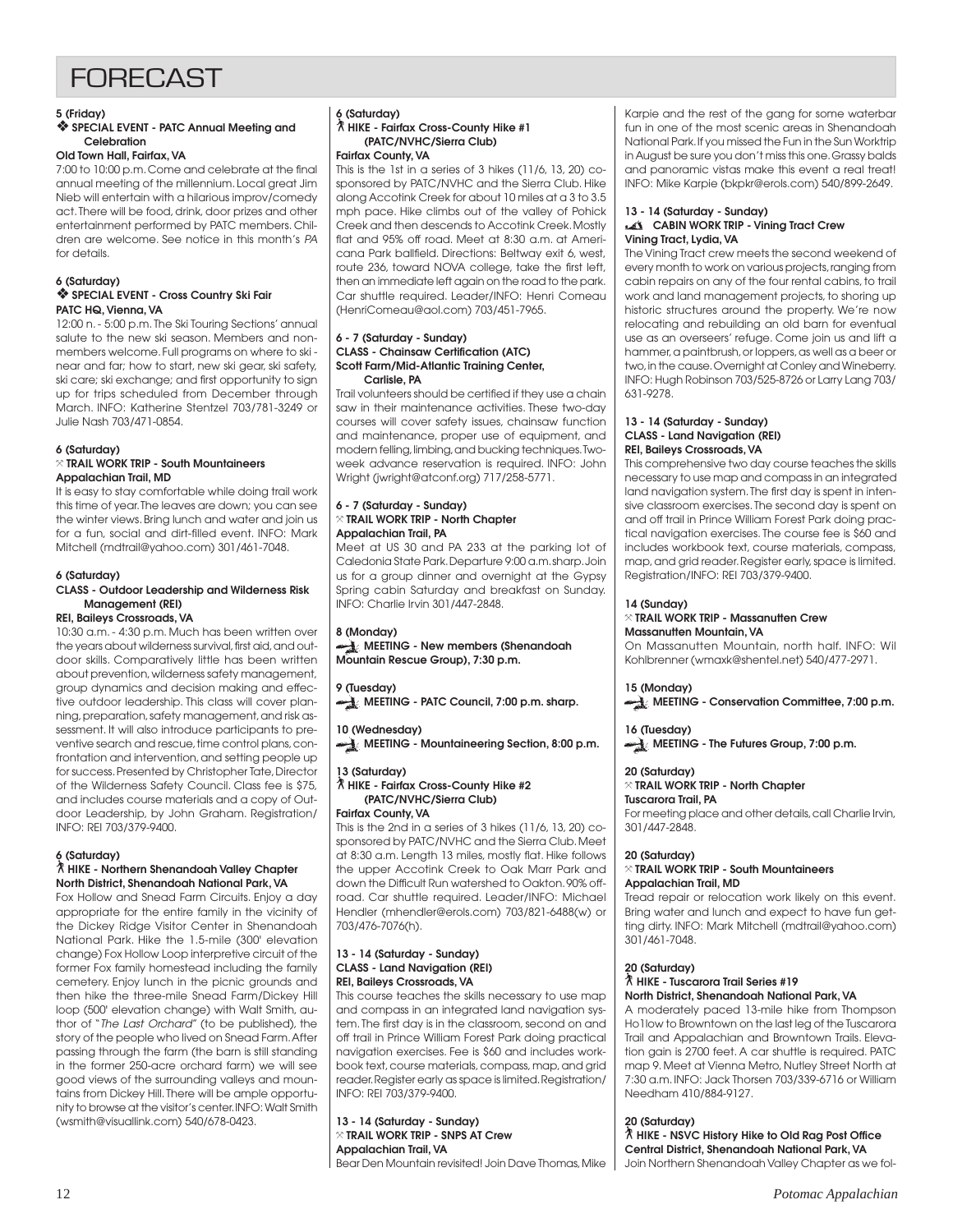## FORECAST

low Jimmy Brown, folk historian, with leaders, Jack and Carolyn Reeder, up Berry Hollow Road behind Old Rag Mountain in the Central District of Shenandoah National Park, while Jimmy tells us about his grandfather, postmaster W.A. Brown of Old Rag, Virginia, and the life they lived "in the good old days." Follow Jimmy while we bushwhack to the foundations of a few old home sites, stores, barns, springs, and at least one cemetery. Bring hiking boots, rain gear, lunch, and warm clothes. A short walk to the Old Rag flats with not too strenuous bushwhacking around the area. About 3 or 4 hours, rain or shine. INFO: Martha Clark (mclark@visuallink.com) 540/665- 2101.

#### **20 (Saturday)** ` **HIKE - Fairfax Cross-County Hike #3 (PATC/NVHC/Sierra Club)**

**Fairfax County, VA**

This is the 3rd and last in a series of 3 hikes (11/6, 13, 20) co-sponsored by PATC/NVHC and the Sierra Club. Length 12 miles, mostly flat. A scenic hike that is mostly wooded beginning 12 miles south of the Potomac River and ending as you step into the Potomac. The hike includes a stream overlook, a horse farm, a rail trail, isolated pond and more. Meet 8:30 a.m. at Great Falls Visitors Center parking lot. Carpool fee: \$2.00. Leader/INFO: Mike Gingerich (gingerich@nrl. navy.mil) 703/590-3188.

#### **26 (Friday)**

#### ` **HIKE - "Busiest Shopping Day of the Year" Family Hike**

#### **Central District, Shenandoah National Park, VA**

Crescent Rock Trail to Betty's Rock-Central Shenandoah. 4 to 5.5 miles (depending on experience/interests). Pack your child or bring the hardy young hikers. Leave DC metro area around 9:00 a.m. Limit 12 participants. INFO: John Butler (John-Butler@msn.com) 301/263-0141.

#### **30 (Tuesday)**

**MEETING - Shenandoah Mountain Rescue Group (Business meeting), 7:30 p.m.**

## **Donations**

ur heartfelt THANK YOU to those members who have given additional donations with their dues renewal fee and from the goodness of their heart to the individual funds listed below.

Our mission of protecting the Appalachian National Scenic Trail and side trails throughout Virginia, West Virginia, Maryland, and Pennsylvania is assured through generous donations from you. It also helps greatly to ensure that these protected trail lands can be enjoyed by future generations.

## **Donations received in August**

Funds: G - General; T - Trail Lands; S/C - Shelters, Cabins, Cabin Lands; HQ - Headquarters Capital Repair; E -Endowment

| Harold and Claudia Alderman<br>Dennis M. Barry<br>G<br>James Todd Barton<br>S/C<br><b>Tim Duffey and Robin Mitchell</b><br>G<br>Lois Dunlop<br>S/C<br>(in memory of Judy Johnson)<br>Coralie Farlee<br>G<br><b>Floralee Felsenthal</b><br>Judith and Randall Flynn<br>S/C | Lawrence Griffith<br>Alan S. Goldberg<br>Ellen N. Holway<br>Andrew Jaques and Susan Darrow<br>Carol and Carl Jones, III<br>Jacqueline Kelly and Ernest Wright<br><b>Phil and Debbie Kerchner</b><br>Theresa Laughlin<br>Jim and Melinda Lautenberger | S/C<br>G<br>S/C<br>S/C<br>S/C | Lynn and William Limpert<br><b>Robert Major</b><br>James and Marilyn Meek<br>Louise A. Robinson<br>Nancy and Thomas Rostek, Jr.<br><b>Bernie Stalmann</b><br>Patricia Todd<br>Adam and Gale Wasserman | G<br>S/C<br>G<br>S/C<br>T: S/C<br>S/C |
|---------------------------------------------------------------------------------------------------------------------------------------------------------------------------------------------------------------------------------------------------------------------------|------------------------------------------------------------------------------------------------------------------------------------------------------------------------------------------------------------------------------------------------------|-------------------------------|-------------------------------------------------------------------------------------------------------------------------------------------------------------------------------------------------------|---------------------------------------|
|                                                                                                                                                                                                                                                                           |                                                                                                                                                                                                                                                      |                               |                                                                                                                                                                                                       |                                       |

We are grateful for the following people who gave generously to the Trail Land Acquisition Fund in response to President Walt Smith's article in the July issue of the *Potomac Appalachian* and his call for help to preserve our trails: Paul D. Brettschneider and Mabel P. Tang, B. Bish.

A special thank you goes to Ms. Dolores S. Kaminski for her donation (and matched funds program donation) to the Shelters, Cabins, and Cabins Lands Fund in memory of her parents Stefan and Genevieve Kaminski. Ms. Kaminski states, "It is gratifying to know the Trail Club continues its valuable work so other generations can partake in the kind of wondrous experiences that still fill our imaginations after so many years."

For your information, the Combined Federal Funds Campaign Register number for the PATC is 7956 should you wish to participate in the federal government employee matched donations program. Please check to see if your organization offers a matched donations program, and include the pertinent application with your donation.

A brief note about DUES RENEWAL NOTICES. The expiration date on your membership card reflects the month in which I generate the dues notices. Your membership will not expire exactly on the date shown, but it will shortly thereafter if the dues notice remains unpaid after that month. I normally generate the dues notices sometime after the 10th of the month, so please be patient if you think your membership has passed the expiration date. If it passes a couple of months, then please contact me as there is a problem we need to correct. ❑

*–Pat Fankhauser, Membership Coordinator*

## **New in the Library**

*Aguide to endangered and threatened species in Virginia,* by Karen Terwiliger and John R. Tate; abridgement by Susan L. Woodward. Blacksburg, VA, McDonald & Woodward Publishers, 1995. 110 pp, illus, \$14.95 paper. An affordable reference and field guide of the various species of plants, arthropods, amphibians, reptiles, birds and mammals of our region.

*Maryland's Catoctin Mountain Parks: an Interpreter's Guide to Catoctin Mountain Park and Cunningham Falls State Park,* by John Means. Blacksburg, VA, McDonald & Woodward Publishers, 1995. 168 pp, illus, bib. \$14.95 paper. Describes geology, biology, and history of the nearest mountain parks, with a last third describing trails (including portions of the Catoctin Trail within the two parks) but not possible hikes.

*Day and Overnight Hikes in Shenandoah National Park,* by Johnny Malloy. Birmingham, AL, Menasha Ridge Press, 1998. 125 pp, maps. \$12.95 paper. Clearly familiar with PATC maps and guides (two of the four sources cited are PATC publications), but carefully avoiding obvious duplication, the author lists 40 out-and-back walks, loop and overnight loops. More for the car visitor, *See Library, page 17*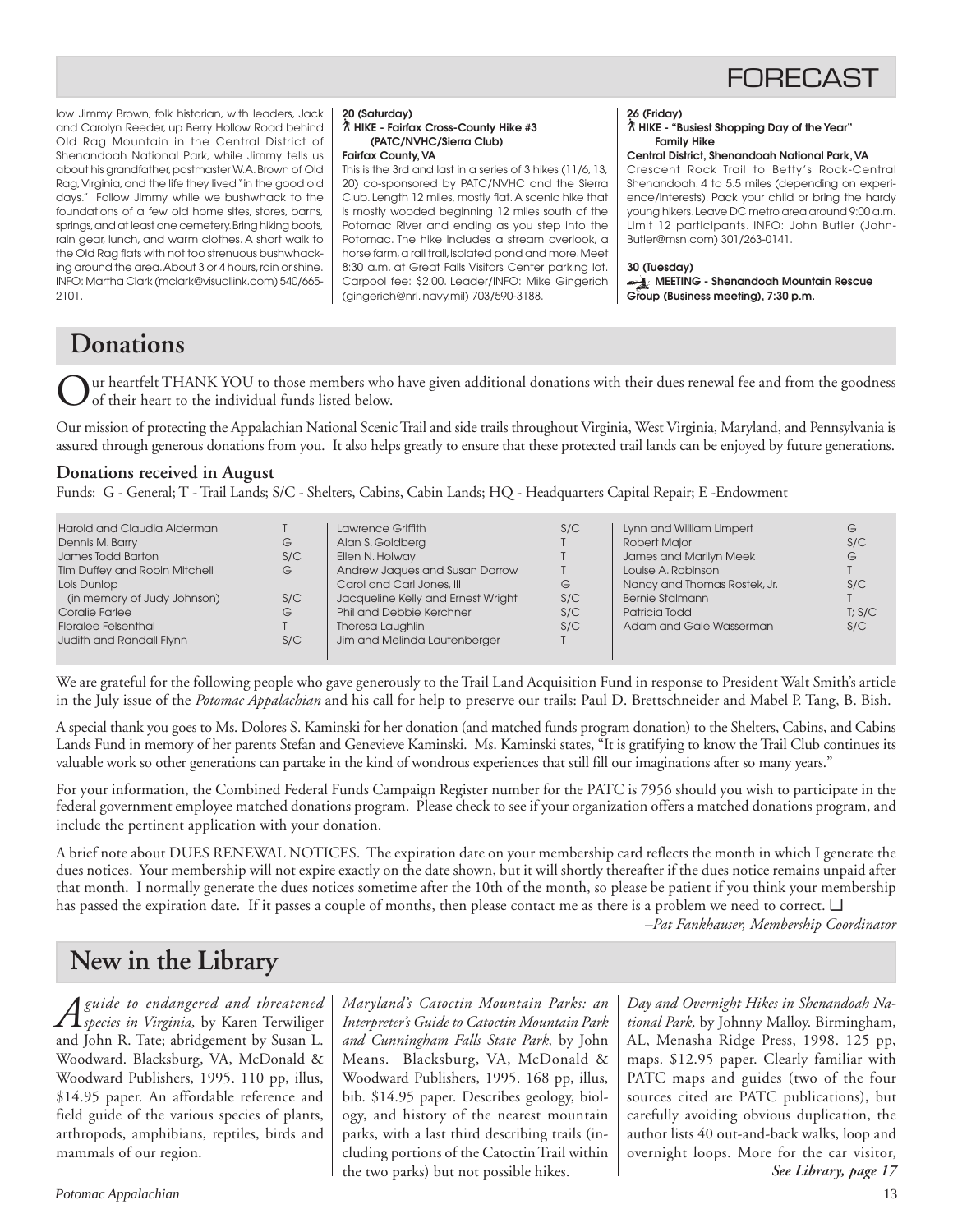## **GET AHEAD OF THE GIFT BUYING RUSH! WE'VE GOT ALL SORTS OF GREAT GIFT IDEAS.**

**PATC Coffee Mugs - PATC Water Bottles - Hiking Guides - Hiking Maps - ATC, PATC and Tuscarora Trail Patches - History Books - Rock Climbing Books - Trail Maintenance Books - AT Posters - PATC Ballpoint Pens**



**Also check out what's new in the store!**

❈ *Wilderness Navigation* by Bob and Mike Burns \$9.95 (\$8.00 mbr)

❈ *Rock Climbing (A Trailside How-To Guide)* by Don Mellor \$17.95 (\$14.50 mbr)

Call PATC Headquarters (703/242-0693) to place an order, have an order form sent to you, or just print out and fax us the order form from the PATC website: www.patc.net. Don't delay...order today!

## **Compulsion**

I don't really understand why I like it.<br>I get out of bed too early on Saturday morndon't really understand why I like it.

ings, sleepily dress, drag my husband out of bed, walk the dog, eat breakfast, pack lunch, head west. Slowly, we wake up as we drive, reminding each other repeatedly of the route, trying to spur our brains into action.

Eventually we reach the trailhead. A quick stretch and some sunscreen slathering later, the day begins. P.J. invariably takes the lead, trail map in hand, though I sometimes pass him as the hike unfolds. We trudge along, our legs realizing that they, too, need to awaken.

We walk through the morning air, stomping on decaying leaves, stomping on newly sprouted trees. My partner pulls ahead, even farther ahead around the next turn. I try to catch up, warming up so slowly. I seldom notice sights or sounds, just what is ahead of me on the path. Rocks, twigs, leaves, dirt. Not even looking for blazes marking the way unless my leader is concerned, I walk along. Alone with my husband I think about my life, forget about my life; plan the next day, decide that I have already done enough for one weekend. Sometimes we talk; often we do not.

We reach the summit together. P.J. might point something out to me as we walk—a snake, a view—but I am always surprised when I independently make an observation. While I wait for him to adjust his pack, I might notice a young vine, gently curling into coiled circles as it grows. As we silently cross a field, the smell of mint might overwhelm me, bring back a memory, create a new one. My senses are usually too narrowed by the task at hand, though: finishing the climb, crossing the crest, navigating the switchbacks on the descent.

Our lunch spot will be along the ridge. At lunch we are still power-hikers. We eat quickly, ravenous and eager to press on. Gotta make good time. We take just a moment to

appreciate the view, maybe take a picture, and wonder why we don't live in the mountains. After eating, P.J.'s pack will be lighter, not mine. While we sit he asks, "Do you remember when we came around that corner and saw the \_\_\_\_\_?" My answer is no. All I saw was the path. I knew of leaves, him up ahead. Not much else, not usually. A few images might be in my head, general impressions of beauty or disappointment, little else.

When we resume the walk I lead, taking on the job of ensuring a good pace. We never know when we'll be able to get back out. The climb down is often difficult. My knees suffer if the trail is too steep. P.J. might pass me again, wanting to be able to break my fall, more afraid of heights for my sake than for his own.

This part is very quiet, more serene than the rest of the hike, even if we stay close together. My mind is still focused on the path—perhaps more so now, but peace comes with fatigue. ❑ *—Shannon McClain*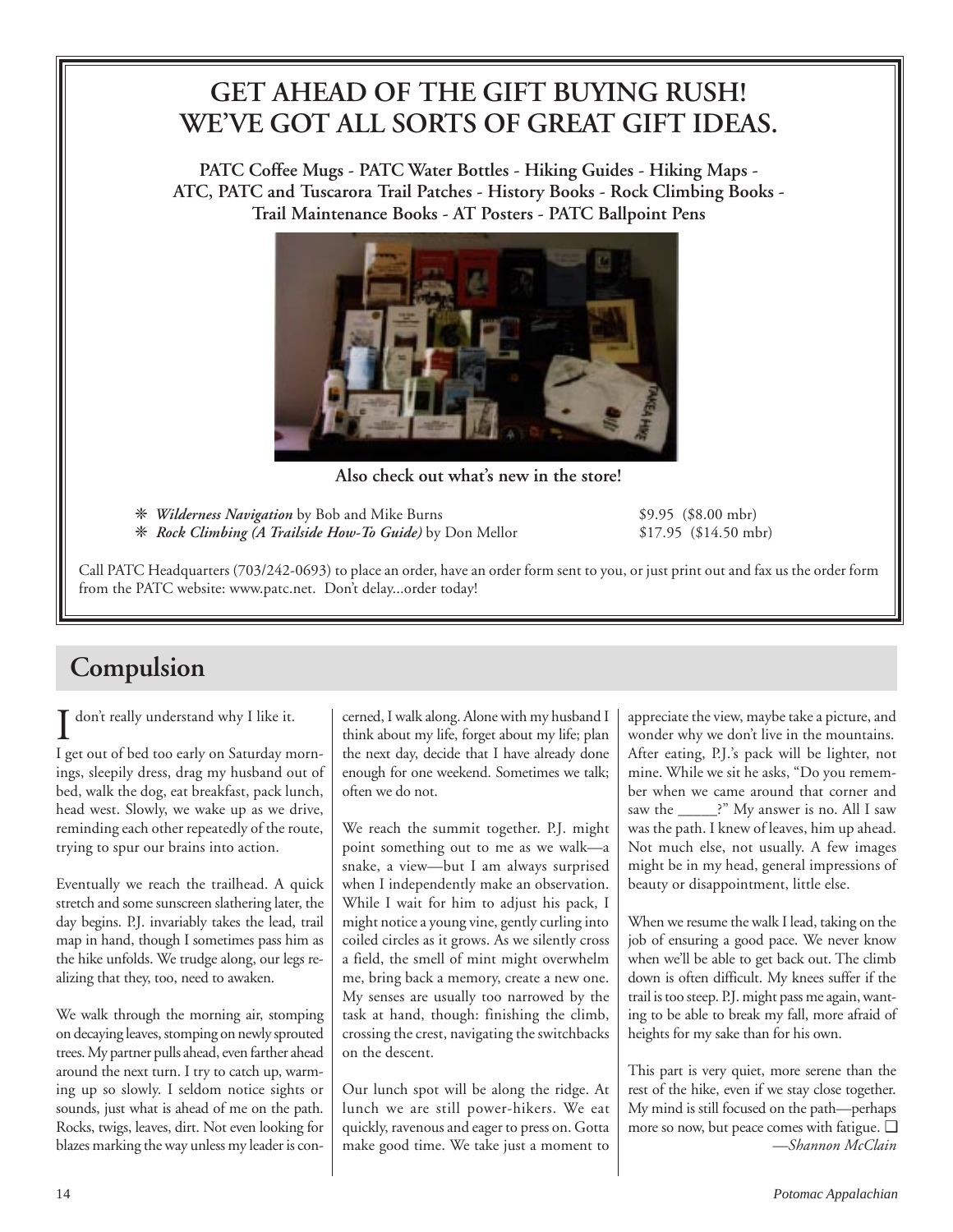## **NEW NOTICES**

**JOINED PATC BETWEEN 1950 AND 1980?** Your memories of your early years in the Club are needed in PATC Archives. What was the Club like then? What Club activities were most frequent? Most fun? Any format welcome—e-mail, handwritten, typed. Ask Archivist for a sheet of questions if you need help getting started. INFO: Paula Strain, 301/340-6895 or Archivist; 118 Park Street, SE; Vienna, VA 22180.

**Y2K? NO PROBLEM! 2002 IS THE PROBLEM UNLESS A PATCER WITH SOUND RECORDING EXPERTISE WILL VOLUNTEER ADVICE AND HELP.** 2002 is PATC's 75th anniversary. Archives has tapes of the programs of the 25th and 40th anniversaries, of a concert of the Club's favorite singer, Joe Winn, and of interviews with past presidents of the 1950-1974 period but has neither the equipment nor the knowledge of how to make them available for the 75th anniversary celebration. If you can help, call Paula Strain, 301/340-6895 or write Archivist; 118 Park Street, SE; Vienna, VA 22180.

**HELP - DO YOU ENTERTAIN A TRAIL CREW WITH MU-SIC AND SONG, LOUSY JOKES OR GOOD STORIES?** Show off those talents at the PATC Annual Meeting and Celebration. We are looking for homegrown talent to perform at the annual meeting November 5th. Prizes will be awarded. If you want to perform or know of someone, please contact Pat Fankhauser at 703/242-0693 ext. 17 or Terry Cummings at tcivp @mindspring.com.

**CAMP COUNSELORS NEEDED -** apply within. If you are interested in working with at-risk women and children, PATC needs you. The Club is hosting a weekend event at Blackburn Trail Center on October 30 and 31. PATC members are needed to help with the events (hikes, campfire, discussions about ecology, etc.). For details, call Tom Johnson (410/647-8554, johnts@erols.com) or Eve Taglang (301/662-6811, etaglang@sfa.com, or Gtaglang @aol.com).

**OVERSEER WANTED FOR BLACK ROCK HUT.** Contact Charlie Graf at cagraf@aol.com for further information.

**VOLUNTEER OPPORTUNITIES MEMBER OF THE ENDOWMENT FUND** needed to assist with six other members, meeting bi-monthly, in managing the Club's \$3 million endowment that provides support for the Club's programs in perpetuity. Appointed by the President and approved by Council. Seeking member with strong financial and/or banking experience who will assist in making decisions affecting the Club's securities. Send resume to Walt Smith, President, Hq, Vienna, or email wsmith@visuallink.com

## **NOTICES NOTICES**

**CHAIR, LAND MANAGEMENT COMMITTEE** needed to oversee administration, use, and maintenance of PATC-owned property. In coordination with other committees, recommends to Executive Committee and Council land management policy and appointment of Tract Management Committee Chairs; supervises development of Tract Management Plans; Member of Council. Send resume to Walt Smith, President, Hq, Vienna, or e-mail wsmith @visuallink.com.

**NEEDED: VOLUNTEER COORDINATOR—**a Club member to coordinate volunteer opportunities and place volunteers in jobs. There is currently no placement system to match volunteers with open tasks; you can devise and implement one. No experience needed, just a general understanding of Club activities and a willingness to work. Most work will take place at the headquarters in Vienna. Call Tom Johnson, vice president for volunteerism, at 410/647-8554, or e-mail him at johnts@erols.com.

**DISCOUNTS FOR HIKE LEADERS.** The PATC hikes committee will offer a \$60 discount (or 50% of the tuition, whichever is smaller) on Club-approved wilderness first aid or other applicable training courses to any leader who agrees to lead at least three official Club hikes in the 12 months that follow the training course. So if you have heard about a really terrific training course that might be of benefit to a hike leader, but hesitated to take it because of the cost, this offer might be right down your alley. For details, contact Tom Johnson at 410/647-8554, johnst@erols.com.

**BEARS DEN HOSTEL,** owned and operated by the Appalachian Trail Conference, is looking for groups or individuals to help with general maintenance of the facility and grounds, in exchange for one night's free lodging. Bears Den is a stone lodge located 250 yards from the AT in Bluemont, Virginia. INFO: Melody Blaney or Patti Landovek, 540/554-9808

**THE SALES OFFICE** is looking for volunteers interested in working from 12:00 until 2:00 on Thursdays and/or Fridays. If interested, please contact the Sales Coordinator, Maureen Estes, by either calling headquar-ters at 703/242/0693, ext. 19, or by e-mail at patcsales@erols.com.

**NOT INTERESTED IN WORKING OUTDOORS?** PATC has a continuous need for Headquarters Volunteers willing to help out with a variety of tasks — from manning the sales desk in the evening, to providing typing or office support. It takes a lot more than trail workers to keep the Club going! INFO: Wilson Riley (wriley1226@aol.com) 703/242-0693, Ext. 11.

**PATC OVERSEERS** get BIG discounts from the following merchants who support our volunteer programs: -Blue Ridge Mountain Sports (Charlottesville/ Tidewater)-20% -Hudson Trail Outfitters (DC Metro Region) 15% -The Trailhouse (Frederick, MD) 15% -Casual Adventures (Arlington, VA) 10% -Campmor (Mail Order via PATC HQ) 10%. Check the back page of the PA for the latest trail, cabin, and shelter overseer opportunities. And all PATC members receive a 10% discount from Blue Ridge Mountain Sports. Be sure to have your membership ID or overseer ID ready when you shop.

**SHENANDOAH MOUNTAIN RESCUE GROUP** (SMRG) is seeking people interested in wilderness search and rescue. New member orientation meetings are held every month at PATC headquarters. NO EXPERIENCE IS NECESSARY. INFO: Martin Juenge 703/255-5034, then press #5.

**TOOL ROOM VOLUNTEERS NEEDED** to help sharpen and maintain tools at PATC Headquarters. INFO: Pete Gatje 703/242-0693 x13.

## **HIKING VACATIONS**

**COSTA RICA?** PATC members Tom and Steve Johnson (Los Dos Hermanos) will be leading another trip to the fabled land of jungles and volcanoes in February 2000 (theY2K Trip). A few spots still remain for this limited-edition boutique tour, but call soon for info/reservations - locally, Tom at 410/647- 8554 (johnts@erols.com) and distantly Steve at SJohnson151@compuserve.com or johnsos@ clemson.edu.

**HIKE THE ARCHAEOLOGICAL TREASURES** of Turkey's Aegean and Mediterranean Coastline with AMC group April 23-May 11, 2000. For prospectus, send self-addressed, stamped envelope to trip leader and long-time PATC member, Donald Erbe, 129 Main St (B-11), Cornwall, NY, 12518 (fax 914-534- 2368).

**DISCOVER THE LAKE DISTRICT IN ENGLAND.** An invitation to fellow PATC members. Come and enjoy a leisurely guided hiking and sightseeing holiday in this beautiful corner of England. It is an area of outstanding natural beauty—land of Wordsworth, lakes and mountains. For more details contact Derek Teasdale on DTeasdale1@aol. com or write to 25 Queens Drive, Whitley Bay, NE26 2JU, England (tel 0191-2520752) Call John Mason at 703/ 450-5009 for local reference.

## **MISCELLANEOUS**

**FREE FIREWOOD!** —Available at Highacre. Anyone willing to come and haul any or all of the cut wood from the grounds around the house can have it for free. Necessary to let me know one week ahead of time. Call Pat Fankhauser, 703/242-0693, Ext. 17.

**FOLDING KAYAK FOR SALE.** Folbot w/sail rig and conversion for one or two paddlers. Excellent condition. Sacrifice \$500. Dave Pugh at pughdave @hotmail. com or 703-319-8937.

## **LOST AND FOUND**

**FOUND.** Flashlight found at Fowler Hollow Shelter on Tuscarora. INFO: Keith Daly, 304/229-0110.

Notices are published free of charge for PATC members only. PATC cannot vouch for any of the advertised items. No commercial advertisement or personal notices unrelated to hiking will be accepted. Deadline for inclusion is the first day of the month preceding issuance of the newsletter. Notices will be run for 3 months unless we are otherwise advised.

**CORRECTION:** The September PA ("Walt's Notes," p. 12) incorrectly noted that the Vining Tract is located off US 30. It is located off US 33.



## **Obituary**

Ellen King (member 1957-1999) and wife of Robert D. King, died February 10 after a long illness.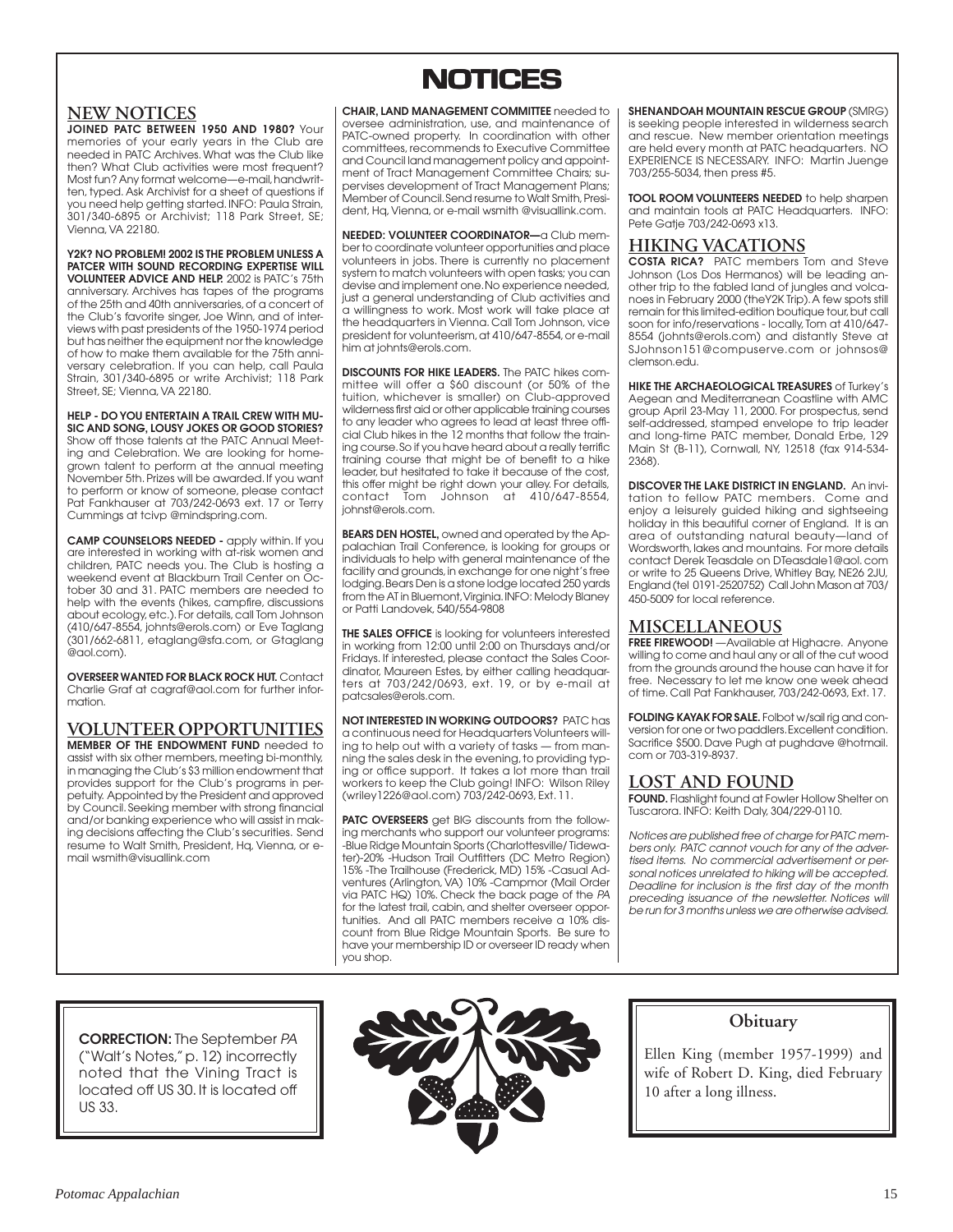## **Waterbars versus Check-Dams**

 $\prod$ <sup>t's</sup> obvious that the purpose of waterbars<br>is to divert water from the trail—to send is to divert water from the trail—to send it coursing down an alternate route downhill. And, clearly enough, waterbars must be cleaned out annually so they will do that job. They drain away the runoff as they do their work, and that causes sediments from the water to accumulate in them, right there, leaves included. Waterbars thus help to avoid washouts and keep the treadway in better shape.

Check dams (barriers that try to hold water back), in effect make a little waterfall during a heavy rain and do not divert water off the trail; check dams mainly slow it down and keep it from getting quite so much of a running start. The amount of water that flows on this particular section of the trail does not

## *Walt's Notes, from page 3*

## **Getting Crowded on the Blue Ridge?**

As the population in the area increases, and more hikers appear on the trails along the Blue Ridge, some Beltway resident hikers are beginning to drive a little farther to get away from the crowds. Many hikers are finding far fewer people on the trails by driving an additional thirty to sixty minutes and finding themselves on the Tuscarora Trail, perhaps near the Lucas Woods Preserve, or The Pulpit (as featured in this and the previous *PA* issue), or in the South District of Shenandoah National Park, or the southern part of the Massanutten Mountains. However, the less populated area I wish to write about at the moment is the Great North Mountain-Wolf Gap area (see PATC Map F; if you don't have one, Great North Mountain is the range to the west as one is driving south on I-81 from Front Royal to Edinburg, VA), and how the hiking opportunities out there are changing.

## **Great North Mountain Beckons You**

I spend two nights in my tent most months during the hiking season along the Half Moon Mountain trail, where I am the overseer, and I must say that, if you like wilderness without hearing dogs barking and vehicles traversing roads and without driving all the way to Dolly Sods, then you may wish to consider hiking and backpacking in the get reduced by them; it just gets spread out over a cascade of descending levels, or steps.

These check dams of course also collect sediment because they are pools where much of the water temporarily stalls. So, each year they fill up as much as or more than waterbars do. The main difference between waterbars and check dams is the amount of water they allow to run downhill on the trail's treadway. Whereas waterbars divert the water, checkdams do not. Water coursing down the trail under gravity does not get absorbed by check dams even though their pools might make it look that way.

So why clean out check dams? Why indeed! To allow them to hold more water? That won't help, because they can't reduce the

vicinity of Great North Mountain of the George Washington National Forest. I see a few people on weekends; on weekdays almost no one.

If you have not hiked in this area I suggest you review some of the hikes described in the PATC *Circuit Hikes* book. However, please note that the Peer Trail, described on page 39, may be abandoned soon and is reported to have several blow downs, making passage difficult. While you are looking at pages 38- 39, you might note that there is a new sidetrail leading from the intersection of the Half-Moon and Pond Run trails west to a good view of Trout Run Valley and the ridges seen to the west. While abandoning the Peer Trail, PATCers Wil Kohlbrenner, Hop Long, and others re-opened the Racer Camp Hollow trail (illustrated on page 42); except that now it connects to Forest Road 371C and the Mail Path trail (called Paddy Mountain trail on Map F) instead of Wilson Cove. You might consider using these trails to complete a circuit when using the Tuscarora Trail, perhaps from the route 713 trailhead, or from Sugar Knob cabin. For the old timers who remember all the crossings along Pond Run, you might wish to hike it again since many crossings were eliminated with the latest trail relocation.

## **The Trout Run Valley Circuit**

For backpackers, Wil Kohlbrenner pointed out an opportunity that had eluded me. Wil related how a hiker once described his favorquantity of it that will use the trail—in fact each dam will save a puddle in the middle of the trail for a longer time if it is cleaned out. No, the purpose of a check dam is to slow down the run-off, reducing the speed of its downhill onrush. The sediment that gets retained adds to the trail's soil; it may even cover rocks that otherwise would be there.

So when a check dam fills up with sediment, is that a bad thing? Does that allow more water to flow faster down the trail? Oddly enough, the answer is "no." The dam, together with its accumulated, backed-up sediment, still will slow down the flow and thus check some of the erosion, and it will do that job just as well when the dam is full of sediment as when that sediment will have been cleaned out and a deep pool created instead. ❑

*—Thurston Griggs*

ite backpacking trip that circumvented Trout Run Valley by using Crack Whip Furnace Trail (being renamed the Long Mountain Trail) on Long Mountain and the Mill Mountain and Tibbet Knob trails on Great North Mountain. At the northern end of the Crack Whip Furnace trail, you may walk north on Trout Run Road until you reach the trailhead for the Bucktail Trail (Half Moon Cutoff Trail on Map F). (The Forest Service has plans to relocate the Crack Whip Furnace Trail so that it connects with the Bucktail Trail.) After reaching the Bucktail Trail, hike east using the Half Moon Trail to reach the Tuscarora and Mill Mountain trails, thus completing the circuit. I have not hiked this circuit that appears to be about twenty-five miles in length. Perhaps some member might be interested in backpacking, before or after the hunting season, on what I am calling the Trout Run Valley Circuit, and then describe the adventure in the *PA* for the rest of us.

As Jean Golightly wrote in the Introduction of *Circuit Hikes,* there are many "lovely places filled with flowers, clear cool streams, waterfalls, rocks, cliffs, overlooks and wildlife. THEY'RE NOT ALL IN THE SHENANDOAH!" You can enjoy solitude in the wilderness by driving just a few additional minutes. You don't have to be with a crowd on the Blue Ridge. Try Great North Mountain.

See you on the trail,

Walt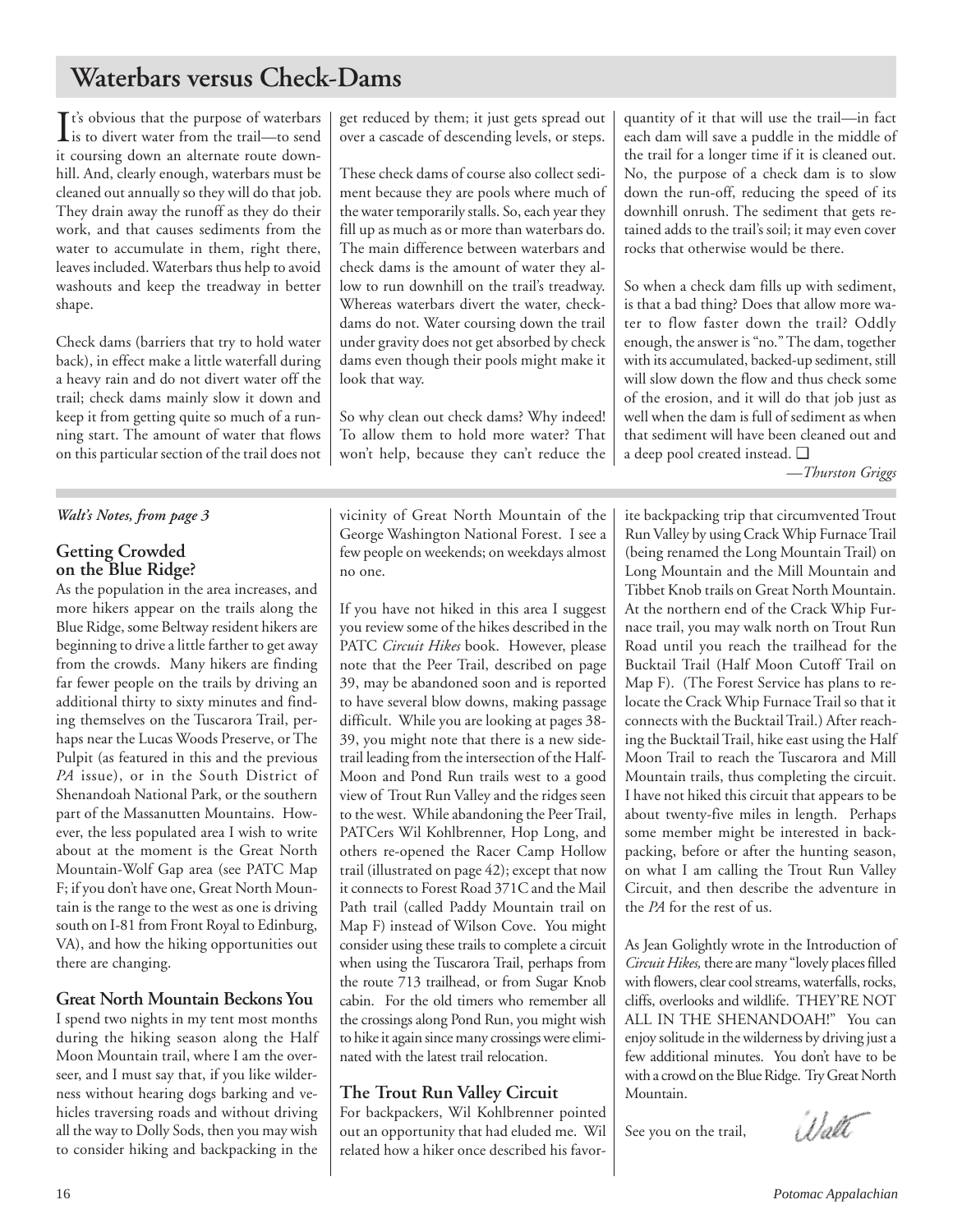## *Library, from page 13*

though the overnighters will satisfy those backpackers who do so infrequently.

*Shenandoah National Park: an Interpretative Guide,* by John A. Connors. Blacksburg, VA, McDonald & Woodward, 1988. 214 pp, illus., maps, bib. \$14.94 paper. The longer first half gives natural and cultural history, particularly good for the mountain people, the CCC, and Park chronology. A road log beginning at US 340 and Dickey Ridge makes up the last half, with description of trails leaving the Drive, though an exception is made for the Old Rag trails. Eleven of the fifty-five sources cited are PATC authors or PATC publications.

*The New Appalachian Trail,* by Edward B. Garvey. Birmingham, AL, Menasha Ridge

Press, 1997. 106 pp, illus. (Appalachian Hiker III) \$14.95 paper. Ed describes his 1990 hike of the AT (Springer Mountain to Susquehanna River, Mt.Katahdin to Gotham, N.H. omitting the Susquehanna-New Hampshire section because of a slower pace), gives advice to potential through-hikers, and adds new information on the AT Conference. Chapter 12, "Trail Acquisition and Management," is probably the most complete account we will get of how nonpolitical hikers in PATC and elsewhere got the 1968 and 1978 National Trails Acts passed and created a protected Appalachian Trail. This is NOT a revision of Ed's earlier books.

NOTE: PATC library books may be borrowed for short loans by members with special permission. Get that permission from Archivist/ Librarian or the office staff.

## **Mike Karpie's Outdoor Photo Tips**

## **Single-Use Cameras**

For the occasional photographer the Single-Use Camera can be a useful tool. There are several types that you will find in most stores. If the package is labeled "Outdoor" it is likely that the camera will not include a flash. "Indoor" or "Indoor/Outdoor" cameras usually have a built-in flash that operates on a single "AA" alkaline battery.

Both types will work well under ideal lighting and even cloudy weather, however, I would recommend the cameras with the built-in flash for outdoor use. When hiking we are often in mixed lighting, part sun and part shade, due to the trees overhead. Film has a difficult time dealing with such harsh contrast, so it is desirable to use the flash to "fill in" the shadow areas. This creates more uniform lighting and a much more pleasing result. Also, photos with harsh, contrasty lighting are difficult to print in newsletters!

You will notice that I refrained from calling this type of camera a "disposable". There is a good reason for this. Most responsible photo labs will recycle the used camera. Before you turn in the camera to the lab you may remove the AA battery and use it in a pager, clock or remote control. Since the battery was used for less than 30 flashes it is likely to have plenty of power left, thereby giving you another opportunity to recycle!

You will find some photos taken with a singleuse camera at the following web site: http:// www.geocities.com/Yosemite/Trails/5633/ BRwntr.html

## **Next month: Composition 101**

## **ARE YOU MOVING?!!**

Did you know that the Post Office charges PATC 50 cents every time they let us know a member has moved? You can help save money and get information to you faster just by telling us yourself.

Please fill out the following form and mail it to 118 Park Street, S.E., Vienna VA 22180-4609. You can also call Pat Fankhauser at 703/242-0693 or email her at pfankh@erols.com.

| New Phone Number: |
|-------------------|

Some of the above books are also sold by PATC. Call PATC headquarters, 703/242- 0693, or see the website, www.patc.net, for an order form. ❑

*—Paula Strain, Archivist*

## **Good Luck Matthew**

Three years ago, I met Matthew Work, a shy 15-year old. He was working with the South Mountaineers on a hot and uncomfortable day, weeding near Turners Gap, MD. His zest for life and the natural world was quickly evident, and his interest in trail work obvious. Over time, Matthew became a regular of the South Mountaineers work crew in Maryland and became an overseer here as well. He was the one that was whistling in the woods. His confidence increased after joining an SCA three-week trail building crew near Mt. Rogers, VA.

Working with the South Mountaineers would be only the beginning for Matt however. He became involved with the Harpers Ferry National Historic Park and worked on their trails as well. Within PATC, he became known for his indefatigable spirit and joy of our work. He moved on to work with other crews and groups within PATC and has become a model member of our Club in his teen years. Matt's future is very bright. If he keeps his unbridled enthusiasm for trail work, forestry, and life in general, he will be a visionary that will be an inspiration for all who meet him.

For now, PATC has "lost" Matt. He has run off to college in the plains of Iowa. I get the feeling that we have not heard the last from Matthew Work. For now, all I can say is good luck, Matt. Study hard. The South Mountaineers will miss your drive and energy, spunk and enthusiasm, joy and appreciation of the natural world. And all of PATC loses without you home in Maryland. Good luck at college; we will leave the light on for you.

*—Rick Canter*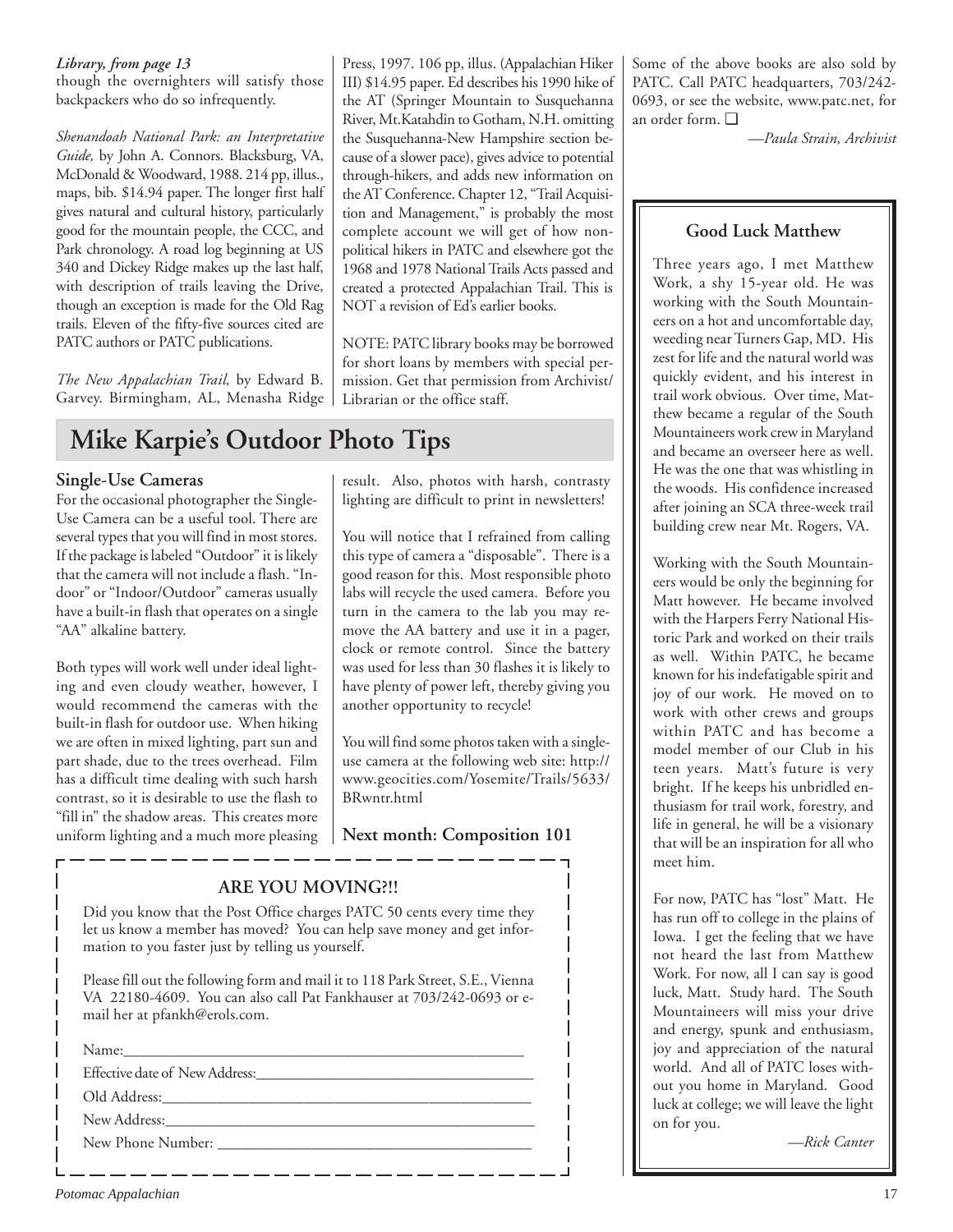## **Trailhead**

With no major storms this summer,<br>PATC trail maintainers are experiencing what could be called a normal season of brushing trails and clearing a few blowdowns. Erosion has been minimal because of the lack of rain, so those waterbars and drains installed earlier this year haven't been tested. In spite of the hot, dry conditions, inspired trail crews were active in August doing a lot of preventive work rather than damage repair. Even with the arrival of some thunderstorms in late August and a near miss by hurricane Dennis, drought conditions still persist. Hopefully, we will have received enough rain in September to reduce a potential fire hazard later this fall.

## **Planting Artificial Trees**

The SNPS White Crew (Shenandoah National Park South District AT) focused on the grassy balds of Bear Den Mountain during the month of August. Early in the month Larry Linebrink, special guest Allen Poole (from Manteo, NC), and Mike Karpie planted posts along the AT to help hikers navigate around the cluster of towers at the summit. The following week, Mike Karpie returned to paint the blazes on the posts because "somebody" had forgotten to bring white paint the first time! Our special thanks to Shawn Green of the National Park Service for the initial survey of the site and the supply of 4x4" posts. After the posts were in place, Keith Denson joined Mike Karpie for a quick side trip (about ten minutes) to Calf Mountain to tackle a blowdown.

The last weekend of the month found the group at it again for the "Fun in the Sun" work trip. The project involved mowing the entire length of the trail over the mountain and installation and rehab of waterbars on the north slope. Dave Thomas, the overseer for that section, headed the mowing operation while Keith Denson, Larry Linebrink, Buz Groshong, and Mike Karpie worked on the erosion control effort. The group also knocked out some waterbar rehab work near the summit of Loft Mountain. The NPS provided accommodations for the group at Dundo Campground. A satisfying grilled steak dinner was served up by Mike Karpie at the campground Saturday night.

## **New Kind Of Erosion?**

George Walters reports that the current drought has been a double-bladed sword for

the North District AT. While the dry weather has kept undergrowth and weeding requirements down a bit along most trail sections for the last month, the tread has turned to dust in many areas. This has resulted in a different kind of erosion not due to the action of water, but to the effects of boots kicking up the dry, loose soil. In August, over a dozen North District Hoodlums built checkdams and waterbars on the AT near Compton Gap and worked on the new Range View cabin privy before retiring to Indian Run Hut for their "Jamaican" feast of Jerk Chicken, Pepperpot stew, spicy fish and "rice and peas". Was it worth the trouble? Noooo problem, mon!

## **Chance Meetings**

Wil Kohlbrenner took a new trail worker, Michelle Morris, up the Big Schloss Cutoff Trail recently to introduce her to trail work and to do some waterbar fixup before hurricane season. (The trail has about every kind of erosion control measure possible: outsloped tread, grade dips, dirt waterbars, rock waterbars, curtain drains, herringbones, lateral drains.) They arrived at the crest by noon and happened to meet Jeannie Campbell of the Cadillac Crew, having lunch at the campsite.

During lunch, a novice backpacker, Mike Shear, came along and joined the conversation. Mike got so interested in the discussion of trail work, the peculiarities of trail crews, crew members, etc, that he stashed his gear along the trail and joined Michelle and Wil for an afternoon of work with picks, rake, shovel and buckets. The trail is ready for whatever comes, and Mike and Michelle are contemplating future work trips.

## **Blue And White Weekend**

In August, the Blue and White Crew revisited their rehab project on the AT near the South River Maintenance Hut. More "cut and fill" sidehill repair was done, in addition to fine-tuning the grade on the previously rebuilt trail. The day was hot and despite injuries (see the Crew website http:// sites.netscape.net/kerrysnow/homepage to check out Dr. Ron Kutz performing reconstructive surgery on Mrs. Dove), the day was an unqualified success. Dinner was enjoyed at the Blue Moon Restaurant, a current Crew favorite. Sunday, the Blue and Whiters dismantled a dam that had been built by hikers as a crossing point on the lower section of the White Oak Canyon Trail. The Crew replaced the poorly built stream crossing with two large rocks that will allow hikers to cross without scouting both sides of the stream bed.

## **Central District Crew Weeks**

The first week of Central District Summer Crew was "a great week," according to NPS Trails Supervisor C.T. Campbell. Crew members Pete Curran, Sheri Woodruff, Ray Galles and Kerry Snow, made up for their small numbers by enhanced muscle and sweat activity. The Crew moved approximately nine tons for dirt and gravel (with drywall buckets) to improvement projects on the White Oak Canyon Trail. The projects, near the top of the first falls, were designed to remedy erosion and tread degradation. The Crew installed locust steps, removed a large culvert pipe, and dug sharp rocks from the treadway. In addition to the White Oak project, the crew installed numerous checkdams and waterbars on a section of the AT near the Lewis Mt Campground, resank a culvert pipe near the South River Picnic Ground, and sawed a monster blow-down on the Cedar Run Trail using a two-man crosscut.

The second week of the Central SNP Crew was just as productive. The crew, composed of Jim Hannon, Charles Hillon, Elizabeth McDonald, Carol Niedzalek, and David Walkup, continued the first weeks excellent work by tackling a series of trail improvement projects on Cresent Ridge, White Oak Canyon, the AT [South River], and Old Rag. Again, SNP Rangers C. T. Campbell and Jeff Minor were very appreciative.

## **Stopping Ailanthus**

Revisiting the Vining Tract in August, the Cadillac Crew worked on previously cleared areas around Morris Cabin and the ruins between Morris and Muttontop. These areas were cleared less than a year ago, but, due to the fast growth of ailanthus and locust trees, wineberry and blackberry vines, it looked like several years of growth. A second project involved brushing out a trail from the small meadow south of Muttontop to the old Cliff Trail. Howard, the tract manager suggested this trail be established so Cliff Trail hikers wouldn't have to cross private property adjacent to the PATC boundary. The crew will add blazes to this link trail next trip. Crew regulars were joined by several new volunteers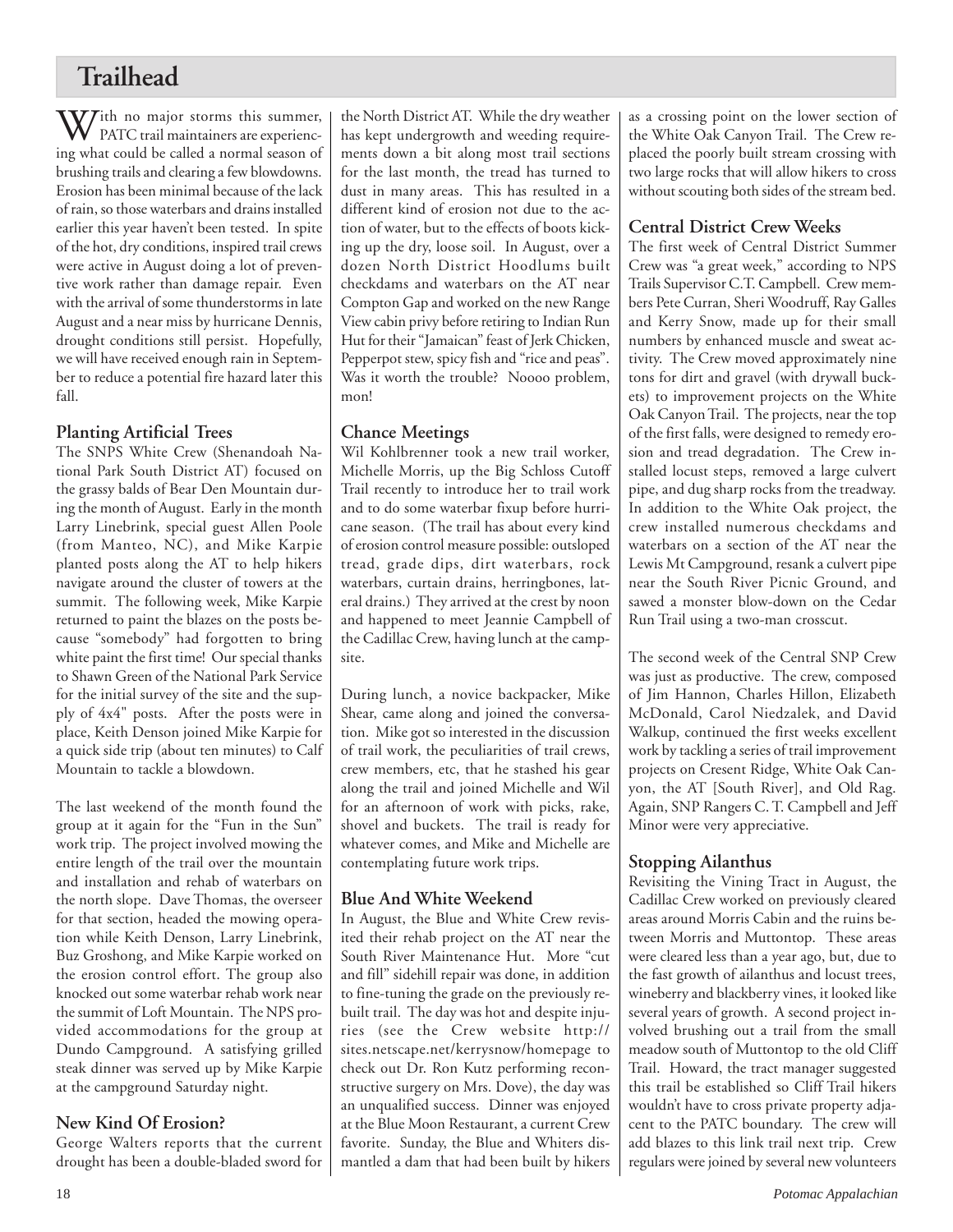## **Trailhead**

including Jules Hanslovsky from East Lansing, MI, who joined the crew prior to a hiking vacation in SNP.

## **Shockeys Knob Relocation**

Lloyd MacAskill, District Manager for Tuscarora (BBNO), reports rapid progress on the Shockeys Knob relocation project during a late August work trip. With the help of the 17 members of the Cadillac Crew, the new trail was extended clear across the PATC lot to the boundary on the north side. The crew will be spending its last one or two work trips of the year in this area finishing treadwork through the stretch that has already been cleared out.

One constraint is the uncertainty over whether the new trail will cross over the property line from the point where it now ends and continue on up into the saddle in the ridge north of Shockeys Knob. The trail could also be built entirely on the PATC side, but that route would be steeper. The saddle route has already been flagged and used twice for group hikes this year. PATC has permission to hike across this private land to the north but not at this time to make improvements to the existing trail system there. This issue could already be resolved by the time the Trailhead goes to press, or it might be late winter before the landowners are able to get out and look at the alternatives.

Please send any interesting tale, technical advice, individual or group accomplishments, and trail maintenance questions to Trailhead, c/o Jon Rindt, 621 Skyline Forest Drive, Front Royal, VA 22630 or to jkrindt@erols.com. ❑

## **Volunteers - Appointed September 7, 1999**

**Trail Overseers**

Catoctin Trail - South Crossing Catoctin Hollow Road to Hamburg Road Robert Stubblebine AT- Buzzard Rocks to S. Blackburn Trail Dick Dugan AT- Elkwallow to Ridge Crest Elkwallow Trail Mike Sutherland Tuscarora Trail - Shawl Gap to Sherman Gap

## **PATC Archives Completes A Major Project**

 $\prod_{\text{Isn't}}$  that a bit much even for volunteers? Was it worth doing? Those who have to find out exactly when something occurred in PATC think it was. The project of indexing PATC's news-magazine, even when unfinished, has paid for itself in time and frustration saved many times over.

Back in 1949 and 1950, the Club's History Committee took on the project of indexing PATC's quarterly *Bulletin.* Their work, printed and published in 1950, covered the first 19 volumes of the *Bulletin,* 1932-1950. The project languished until the 1960s, when a PATC member who had moved to upstate New York and was helping create the Finger Lakes Trail and the F.L.T. Conference took on the indexing of the next years of the *Bulletin,* 1951-1965. Only the subject part of the index was published, due to Club finances.

In 1994, PATC Librarian Mary Morgan and husband Bernie, PATC Archivist, planned the binding of the first 24 years of the *Potomac Appalachian,* which had replaced the *Bulletin* in 1972. They asked Paula Strain to produce an index. With the assistance of Wil Kohlbrenner, the "Hasty Index to Vo1.1-24, 1972-1995" was created and bound with the issues themselves for the PATC library and easy consultation.

The gaps—the never-printed name and place indexes of the years 1950- 1965, the unindexed final years of the *Bulletin* 1966-1972, the *Potomac Appalachian* issues from 1996 to the present, and the eight annual *Potomac Appalachian Magazines* were tackled. The last index, that for the *Potomac Appalachian Magazines,* has just been added to the Archivist's reference shelf. It's now going to be easier to find out when that side-trail in Pennsylvania was re-opened, when Rock Spring Cabin got a new stove, when Ed Garvey was PATC President.

The PATC members who were responsible for completing the 50 year project are Julie Hebden, Cherryl Hunter, Steve Johnson, James Lynch, Wil Kohlbrenner, Dianne Rennack, and Paula Strain.

In about a year from now, another volunteer or two is going to be needed to take the notes for each issue of the *PA* from January 1996 through December 2000 and combine them into a five-year index to continue this guide to the Club's past. ❑

*—Paula Strain*

## **Attention Federal Employees**

PATC is participating in the Combined Federal Campaign of the National Capital Area. Please consider a payroll donation to PATC. Our 1999 Designation Number is 7956. Thank you for your support.

#### **HEADQUARTERS HOW TO GET IN CONTACT WITH US FOR CABIN RESERVATIONS, MEMBERSHIP INFORMATION, AND SALES**

**Address:** 118 Park Street, S.E., Vienna, VA 22180 **Hours:** Monday through Thursday, 7 p.m. to 9 p.m. and Thursday and Friday 12 Noon to 2 p.m. **Phone #:** 703/242-0315 **To receive an information packet:** Extension 10 **To leave a message for the Club President Walt Smith:** Extension 40 **24-hr. Activities Tape #:** 703/242-0965 **Facsimile #:** 703/242-0968 **Club E-mail #:** Wriley1226@aol.com **World Wide Web URL:** http://www.patc.net **STAFF DURING REGULAR BUSINESS HOURS Director of Administration:** Wilson Riley (Ext. 11) Email: Wriley1226@aol.com **Trails Management Coordinator:** Heidi Forrest (Ext.12) Email: heidif@erols.com **Business Manager:** Regina Garnett (Ext. 15) Email: rgarnett@erols.com **Membership/Cabin Coordinator:** Pat Fankhauser (Ext. 17) Email: pfankh@erols.com

**Sales Coordinator:** Maureen Estes (Ext. 19) Email: patcsales@erols.com